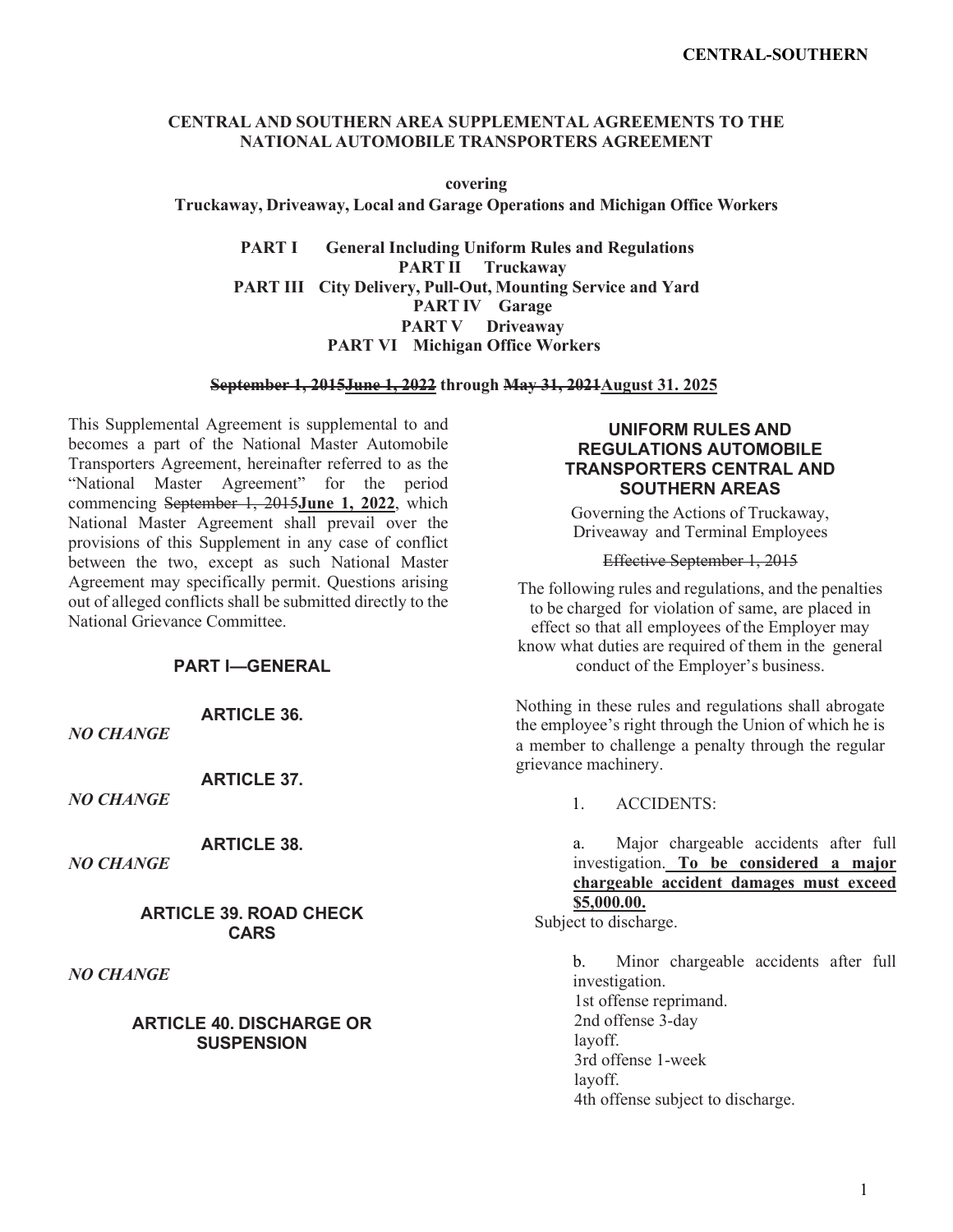c. Failure to report all accidents promptly, and personal injury or major accidents at time of accidents or at first available opportunity. Subject to discharge.

d. Failure to report employee personal onthe-job injuries promptly 1st offense reprimand. 2nd offense 3-day layoff. 3rd offense 1-week layoff. 4th offense subject to discharge.

# 2. ATTENDANCE:

a. Absent for three successive working days without notification. Holidays, Saturdays and Sundays shall be included only when a regular dispatch is posted. (This rule shall not apply to recall from bona fide layoff.) Subject to discharge.

b. Failure to notify his Employer not less than two hours before his regular shift and one (1) hour before show-up and/or dispatch time when unable to report for duty. (This rule contemplates the Employer having personnel on duty to accept calls.) 1st offense reprimand. 2nd offense 24-hour layoff 3rd offense 3-day layoff 4th offense 1-week layoff 5th offense subject to discharge.

c. Excessive absenteeism where notice is given (after meeting with employee). 1st offense reprimand. 2nd offense 1-week layoff. 3rd offense subject to discharge.

d. Excessive tardiness where notice is given (after meeting with employee). 1st offense reprimand. 2nd offense 1-week layoff. 3rd offense subject to discharge.

## **NOTE: For purposes of this Article "excessive" in Paragraph (c) and (d) is defined as missing all or a part of three work days in a rolling forty-five (45) calendar day period.**

3. CONDUCT:

*NO CHANGE*

4. DAMAGES: *NO CHANGE*

5. DRIVING SCHEDULES:

*NO CHANGE* 

6. EQUIPMENT:

# *NO CHANGE*

7. REPORTS:

## *NO CHANGE*

8. MISCELLANEOUS:

a. Unauthorized carrying of passengers. Subject to discharge.

b. Failure to meet all requirements of local, state, and federal laws.

Reprimands to layoffs and discharge in aggravated cases.

## **NOTE: With regard to CSA warning tickets the Employer shall not issue discipline without independent, objective evidence of violation.**

c. Making purchases of gasoline, oil, etc., at unauthorized station and/or unauthorized purchases other than emergencies. 1st offense reprimand. 2nd offense 3-day layoff. 3rd offense subject to discharge.

d. Owner-operator charging any purchases and/or repair bills to the Employer without authorization. 1st offense reprimand. 2nd offense 1-week layoff. 3rd offense cancellation of lease agreement

and discharge.

e. Failure to check properly and accurately serial numbers, etc., of automobiles which result in the forwarding of the wrong automobiles. 1st offense reprimand. 2nd offense 1-week layoff.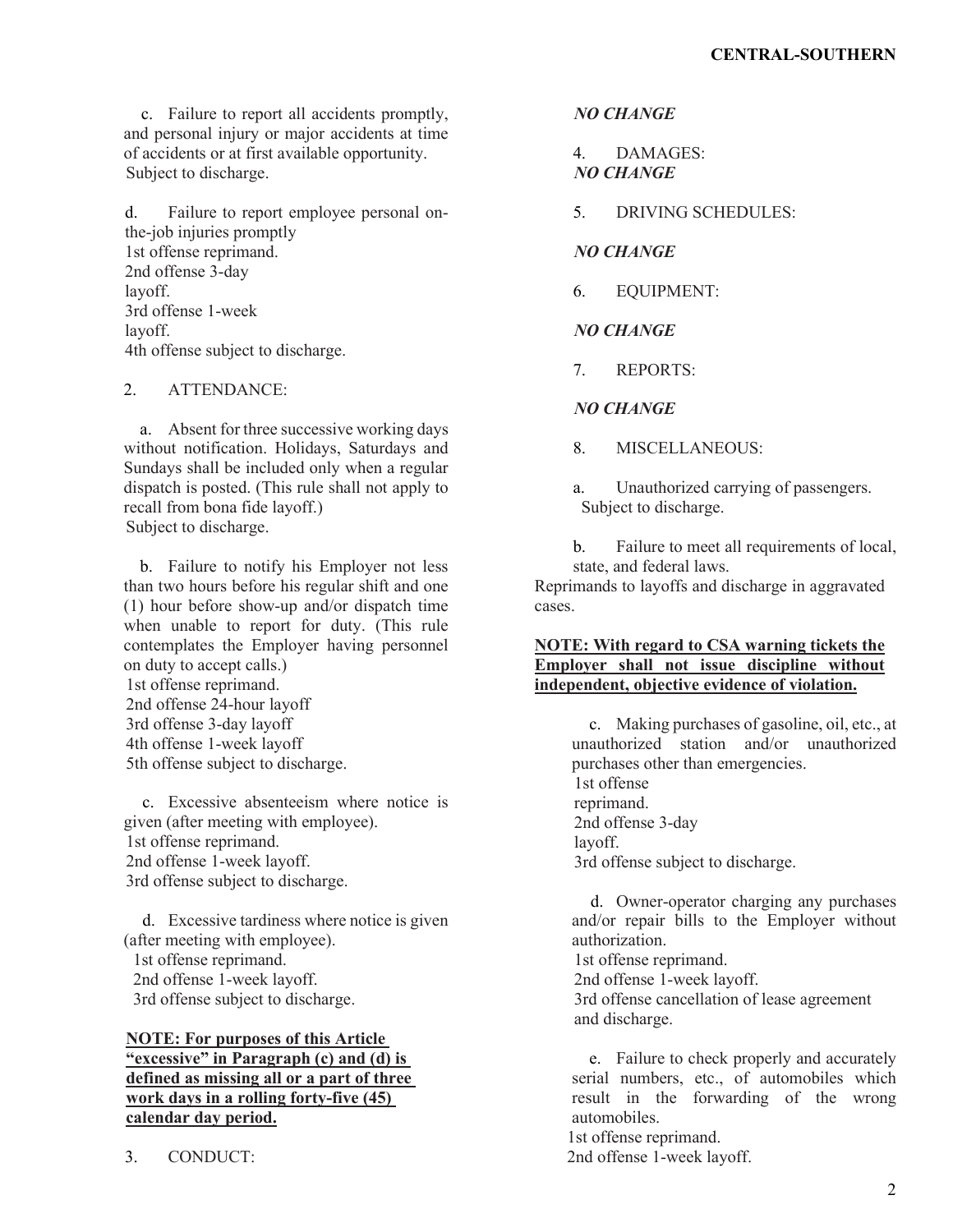### **CENTRAL-SOUTHERN**

3rd offense subject to discharge.

f. Inferior quality of work of garage, yard and/or rail employees. 1st offense Joint meeting Company, Local Union and employee. 2nd offense reprimand. 3rd offense 3-day layoff. 4th offense 1-week layoff. 5th offense subject to discharge.

g. Physical assault on Employer, customer or shippers' representatives or other employees while on duty or on company property. Subject to discharge.

h. Penalty for three minor offenses in a sixty-day period (see Note 1). 3 minor - 3-day layoff. 4 minor - 1-week layoff 5 minor – subject to discharge.

9. GARNISHEE SUITS: *NO CHANGE* 

10. DISCHARGE FOR DISHONESTY SHALL INCLUDE THEFT OF SHIPPERS' PROPERTY. *NO CHANGE*

### **ARTICLE 41. EXAMINATION AND IDENTIFICATION FEES** *NO CHANGE*

## **ARTICLE 42. LODGING**

Comfortable, sanitary lodging shall be provided by the Employer in all cases where an employee is required to take a statutory rest period away from his home terminal provided bona fide receipt is given to Employer by employee. Employer has the right to designate or provide suitable places of lodging to be mutually agreed upon. The Employer will provide a master list of its current designated lodging to all drivers. The Employer shall have a designated person(s) for receiving lodging complaints.

**Truckaway Employers will provide drivers with a means of reserving and checking into their authorized motel rooms without the need to use their personal credit or debit cards. Incidental charges shall be the sole responsibility of the driver and the Company shall have the right to deduct from a** 

**driver's pay incidental charges that are billed to the Company, provided notice is given to the employee at least one (1) pay period before the wage deduction is made. If any dispute is raised concerning an incidental charge, the deduction will not be made until the dispute is resolved. If the charge resulted from a false or unsubstantiated claim by the motel, the motel shall be removed from the authorized motel lists.**

The Employer shall promptly reimburse the driver at the completion of his trip for all bona fide lodging receipts submitted to the authorized company personnel on duty.

The Employer and the Union may negotiate a per diem for lodging.

## **Cassens Transport and Jack Cooper Transport shall coordinate, to the greatest extent possible, their authorized motel lists so that the same motels appear on both lists.**

The Employer will be responsible for providing a means of payment for all known trip expenses (not including personal advances), in advance, either in the form of a pre-established charge arrangement, charge cards, permanent allowance, or cash or check given to a driver for such purpose. The Employer will also be responsible for providing a means for the local cashing, without charge to the employee, of any checks given to the employee for expenses. In cases where cash or a check is given for such known trip expenses, receipts are to be provided by the driver when he/she checks in on the trip, or the Employer may deduct the amount from the driver's next pay check.

Where owner-operators are utilized, the Employer will establish a means by which the owner-operator will be able to pay the same net rate for businessrelated motel stays as is available for company drivers.

# **ARTICLE 43. DEFECTIVE EQUIPMENT AND DANGEROUS CONDITIONS OF WORK**

*NO CHANGE*

# **ARTICLE 44. REPORTING AND DISPATCH TIME**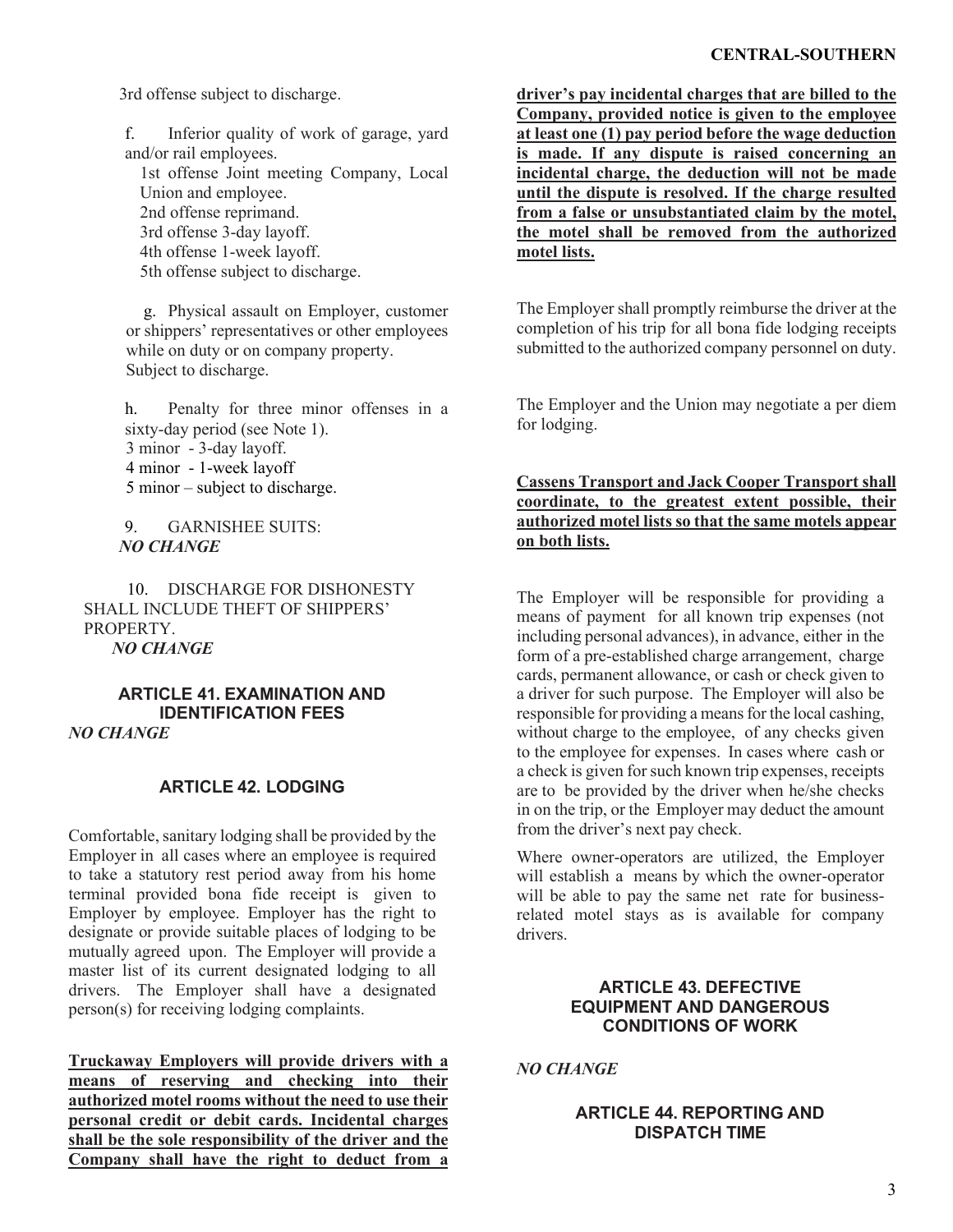*NO CHANGE*

## **ARTICLE 45. INSPECTION OF VEHICLES**

*NO CHANGE*

## **ARTICLE 46. RULES AND REGULATIONS**

*NO CHANGE*

## **ARTICLE 47. ABSENCE**

*NO CHANGE*

### **ARTICLE 48. UTILIZATION OF EQUIPMENT**

### *NO CHANGE*

#### **Section 1.**

The Unions recognize the need of the Employers to obtain maximum utilization of equipment. The Unions agree to cooperate with the Employers to obtain this objective in accordance with the provisions set out below:

(a)Where work is slow at a driver's home terminal, he/she can be required to deadhead to another terminal on a single trip basis. Such driver shall be dispatched with a load in the general direction of his/ her home terminal. **If no such load exists the driver shall be required to pick a trip away from the direction of the home terminal provided that trip has been made available to the drivers at the dispatching terminal and further provided that any subsequent trip is in the direction of his home terminal.** Such foreign driver shall be given a trip nearest or beyond his/her home terminal regardless of the local dispatch rules in that terminal. Such driver shall be processed through the dispatch in no more than thirty  $(30)$  minutes from registering in at such terminal. Failure on the part of any backhauling terminal to expedite will make such driver eligible to be paid all time spent at such terminal from the registering in time until he/she is dispatched. Such time is to be paid at the appropriate hourly rate in effect at the time of such delay.

In the event the terminal does not have or does not keep time records for these types of dispatches, then the driver's own records; i.e., logs and/or extra pay request forms will establish the time to be paid.

The type of local dispatch; i.e., "seniority", "time" and/or "first in first out" may not interfere with expediting any otherwise eligible backhauling driver under this section.

This subsection (a) shall immediately become inoperative at any terminal on any day that drivers are deadheaded to another terminal on a single trip.

No terminal may utilize the provisions of this subsection (a) for more than seven (7) work days without discontinuing its use for an additional seven (7) successive work days. Claims of abuse of this subsection (a), after being taken up with the Employer, are proper subjects for submission directly to the appropriate Area Committee, upon mutual consent.

(b) Any driver voluntarily going into a foreign terminal to handle overflow traffic, will work out of that terminal at the bottom of the open board, as defined at that location, under the local dispatch rules governing such terminal for a period not to exceed twenty-one (21) days. Any such driver will be entitled to the daily guarantee under Article 60 and all motel expenses will be paid by the foreign terminal and will receive \$30.00**35.00** each day for meals while working out of that terminal and will be provided with a load in the direction of the foreign terminal in order to get him/her to that location, and will be given a load in the direction of his/her home terminal at the conclusion of the assignment, in both instances irrespective of the dispatch procedures in effect.

(c) No company shall utilize any provisions of this Article in order to interfere with and/or circumvent other contractual requirements under Article 38 of this Agreement.

(d) Employers who operate a central dispatch or similar system will maintain a procedure for documenting calls made by drivers regarding backhauls, and information regarding individual cases will be made available to the local union upon request. Where the Employer tape records such calls, the information will include logs of those tapes.

(e) Foreign road drivers will not be dispatched under this Article 48 with any loads of less than thirty (30) miles to the first drop.

(f) **A driver on an Article 48, Section 1(b) work assignment who is required to take a 34-hour restart will be entitled to a daily guarantee during that period.**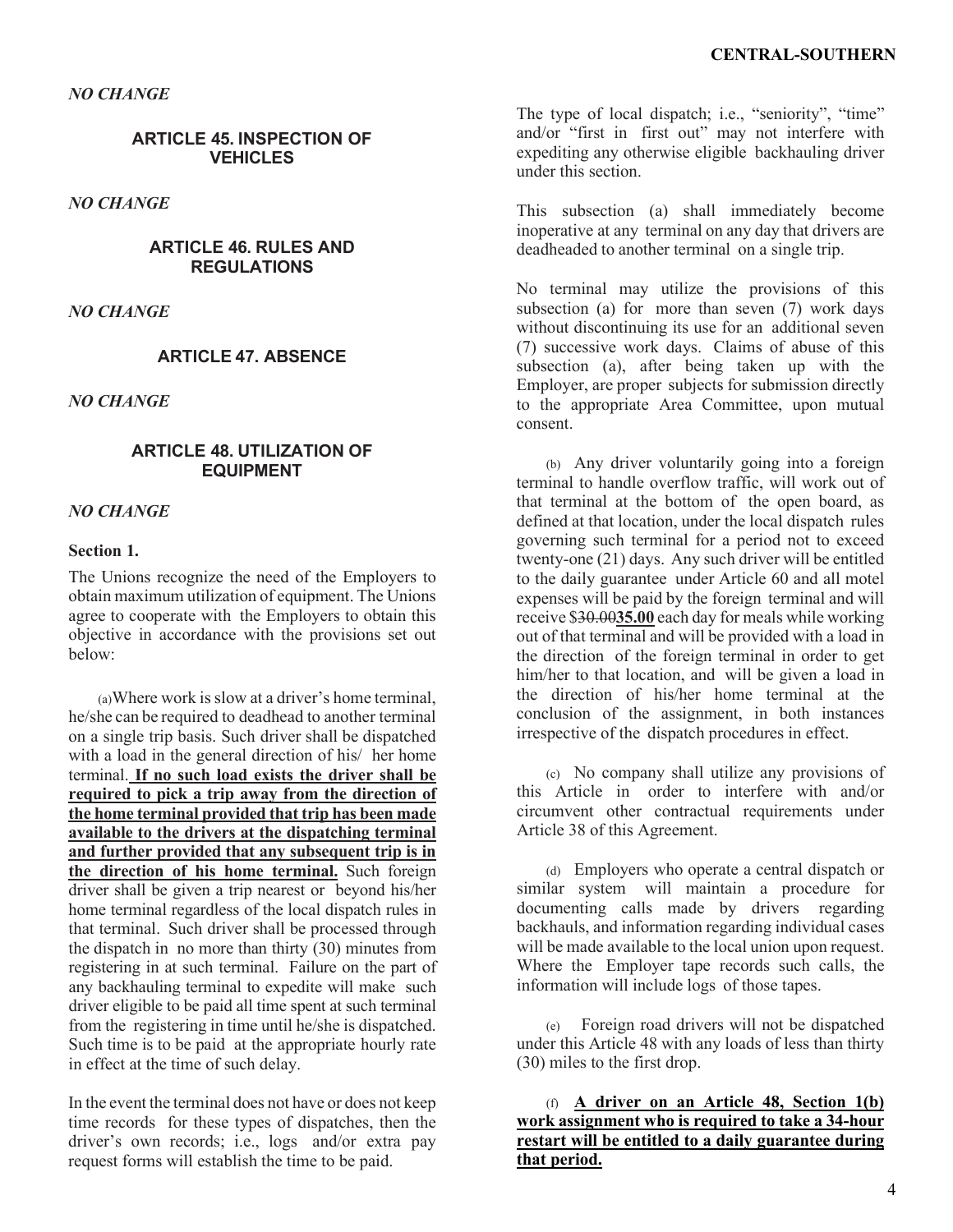# **Section 2.** *NO CHANGE*

# **Section 3.**

(a) Any driver may be dispatched with a trip toward his home terminal regardless of dispatch procedure at the foreign terminal.

(b) Foreign drivers, on one (1) load only, shall be given priority to be loaded out first. Equal treatment shall be afforded to all Local Unions.

(c) Once dispatched from his home terminal, a driver may be required to pull a maximum of one trip away from the direction of his home terminal, if there is no trip in the direction of his home terminal available, provided that such an "away" trip has been made available to the domiciled drivers at the dispatching terminal. The forgoing will not preclude a driver from voluntarily picking trips away from the direction of his home terminal.

**Prior to dispatch from the home terminal the Employer may designate up to twenty-five percent (25%) of the loads as either Category 1 or Category 2 as described below (neither of which will be considered "hot" or "must go") and a driver may be required, but not forced on either category of load after the first two (2) days of the driver's dispatch week, to:**

(1) **Pick one trip away from the direction of his home terminal, provided that such "away" trip has been made available to the domiciled drivers at the dispatching terminal. A driver who picks a trip under this provision shall be paid the full rate, or applicable zone rate whichever is greater on all legs where the trip consists of four or more legs. A driver will not be prohibited from pulling four or more trips in order to prevent him from taking advantage of this full rate opportunity.**

**or** 

**(2) Pick a maximum of two turn trips from a single terminal, provided that each such trip has been made available to the domiciled drivers at the dispatching terminal, the first of which trips shall not exceed 250 miles to the last drop; and the second of which trips shall not exceed 150 miles to the final drop;** 

**provided further that if the first of such dispatches is on a Thursday, only one such dispatch may be required on a trip not to exceed 150 miles to the final drop; and further provided that this subsection (2) may not be utilized on a Friday. All legs pulled under this provision shall be paid at the full rate, or applicable zone rate whichever is greater.**

(d) **The forgoing will not preclude a driver from voluntarily picking trips away from the direction of his home terminal. Any driver who has pulled four or more legs on any trip under Section 3 shall be paid the full rate, or applicable zone rate whichever is greater on all legs.**

(e) The Employer shall give to the Local Union each month a list of loads given by that terminal to other locations and loads received by that terminal from other locations. Any Employer who fails to provide such reports for three (3) consecutive months will not be permitted to utilize the provisions of this Article until all such reports are provided.

# **Section 7. Voluntary Open Board**

The following provisions relate only to voluntary participation by an employee. The Employer may not force or mandate an employee to participate or discipline an employee for refusing to participate in a voluntary open board at any location.

(a) The parties acknowledge that the truckaway sector has become a more on-demand environment where product holds and sudden releases of new vehicles occur with greater frequency. In order for NMATA carriers to continue to serve OEMs on a national basis, an employer must on occasion deploy drivers and equipment on an as needed or "on-call" basis if they are to maintain market share and remain competitive. This may include hauling traffic from plants, railheads and VDCs that are not currently serviced by a union carrier. Towards that end, this section shall allow an Employer to establish a voluntary open board (VOB) at any location for drivers who will operate throughout the system on temporary work assignments consisting of tours of duty of up to **three weeks**one week at a time, during which tour of duty they will be routed and dispatched through the Company's central dispatch department.

(b) Bidding for such boards will be voluntary and handled locally. Open board drivers will not be given any loads that have not already gone through the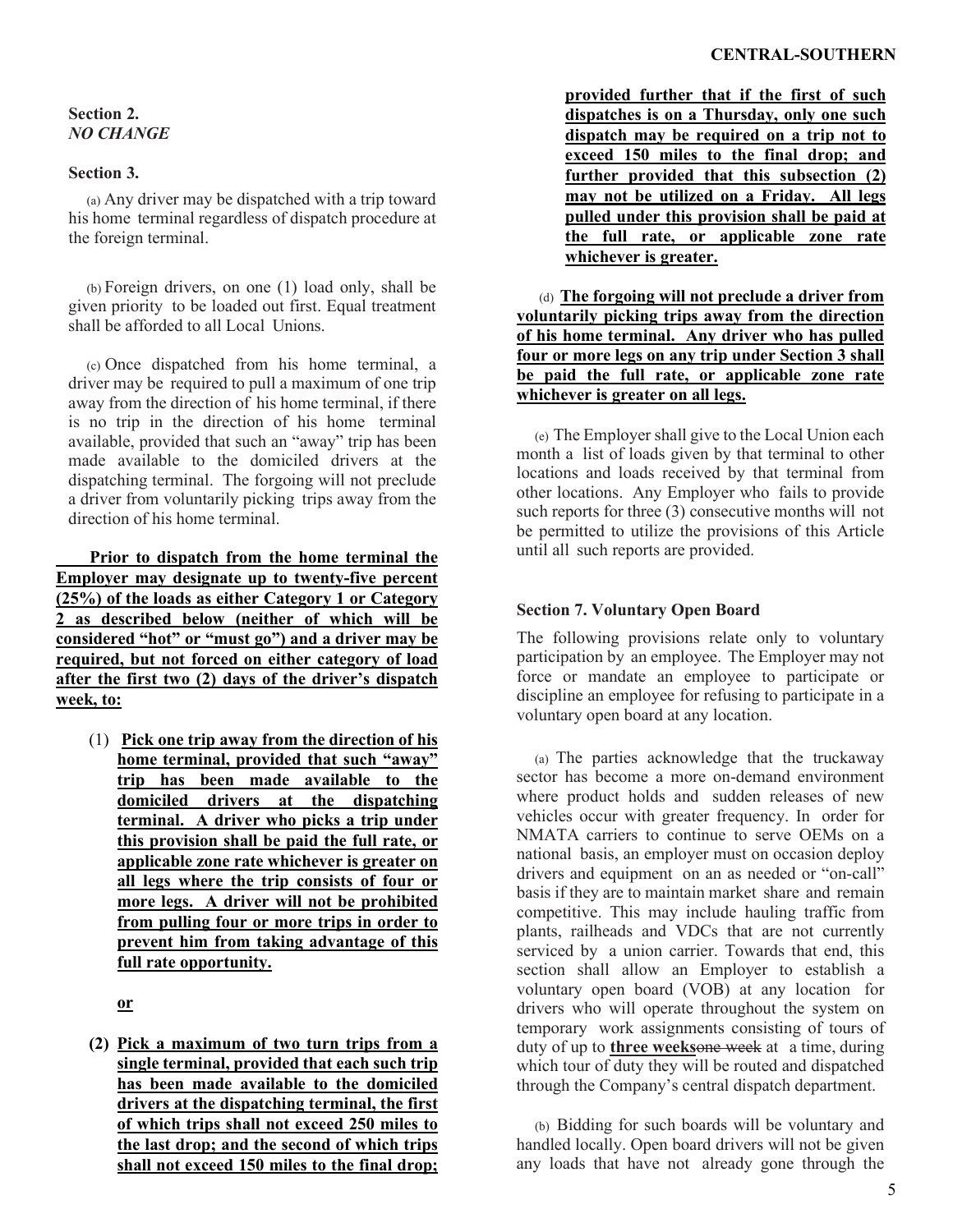regular dispatch system with the exception of his return trip(s) in the direction of his home domicile. If a location has a first in/first out dispatch system, all loads must have been posted and offered for a minimum of two (2) hours before becoming available to a VOB driver.

(c) Such VOB boards will be limited in size at each location to a maximum of 10% of the location's active seniority list during any given week. Open board drivers will work in the Company's system for up to **three weeks**one week per tour of duty, and thereafter will be entitled to time off at their home terminal location for two (2) consecutive days per week for each week (or prorata share at the driver's discretion.) This does not prohibit a driver from voluntarily agreeing to stay out up to an additional week and receiving the equivalent time off upon return.

(d) Regardless of the type of traffic being hauled, a VOB driver's tour of duty will be paid as follows: the first two trips will be paid on the basis of the longest trip at the full rate and the shorter at the frozen rate. Successive trips during the tour will be paid under the same methodology. If a driver's tour ends with a single trip not paired as above, the driver will be paid the full rate for that trip. Uncontested pay shortages will be handled in accordance with Article 55, Section 2.

(e) During each tour of duty voluntary open board drivers will be dispatched in a manner to maximize their loaded miles, but will be limited to no more than two successive trips out of the same terminal location. Regardless of the type of dispatch system, any trips given to VOB drivers must have been made available to the domiciled drivers at the dispatching terminal per this section. Operational violations of the Voluntary Open Board will be subject to the penalty of suspension of utilization contained in Section 4.

(f) An employer utilizing this section shall prepare monthly statements regarding VOB driver activity. Such reports shall identify the driver by his initials or employee number, the driver's Local Union number and terminal location, and percent of drivers that were utilized during the month at each affected terminal or location. Such information will be available to the Local Unions from TNATINC as requested. In addition, the employer shall report information on all VOB trips including the load number, origin and destination, and the date and time of dispatch departs the terminal or facility on a quarterly basis to<br>TNATINC in Washington, DC. Additional TNATINC in Washington, DC. information may be requested by TNATINC to fully evaluate the use of this section. Such information shall

be supplied within 30 days of the end of the reporting period unless requested earlier by TNATINC.

## **ARTICLE 49. JOINT COMMITTEE FOR UTILIZATION AND RETURN HAUL**

*NO CHANGE*

### **ARTICLE 50. SAFETY AND/OR DAMAGE PREVENTION MEETINGS**

*NO CHANGE*

# **ARTICLE 51. VACATIONS**

## **Section 1.**

An annual vacation of one (1) week with pay shall be granted to all employees who have been employed twelve (12) months and each year thereafter up to the third (3rd) year; a vacation of two (2) weeks with pay shall be granted to all employees who have been employed three (3) years and worked ten (10) months of the third (3rd) year and for each year thereafter up to the ninth (9th) year; a vacation of three (3) weeks with pay shall be granted to all employees who have been employed nine (9) years and worked ten (10) months of the ninth (9th) year and for each year thereafter up to the fifteenth (15th) year; a vacation of four (4) weeks with pay shall be granted to all employees who have been employed fifteen (15) years and worked ten (10) months of the fifteenth (15th) year and for each year thereafter. A vacation of five (5) weeks with pay shall be granted to all employees who have been employed twenty (20) years and worked ten (10) months of the twentieth (20th) year**. A vacation of six (6) weeks with pay shall be granted to all employees who have been employed twenty-five (25) years and worked ten (10) months of the twenty-fifth year and for each year thereafter**, but the effective date of this paragraph is September 1, 1973 for all employees having an anniversary date falling on September 1, 1973, or thereafter. **These changes shall apply to all supplements to the NMATA.**

(a) An employee will qualify for his/her first vacation on his/her first anniversary date of employment; to qualify for each vacation period thereafter, it is sufficient if the employee remains on the active seniority roster for ten (10) months out of the twelve (12) month period, but in no event can he/she earn more than one (1) vacation in each twelve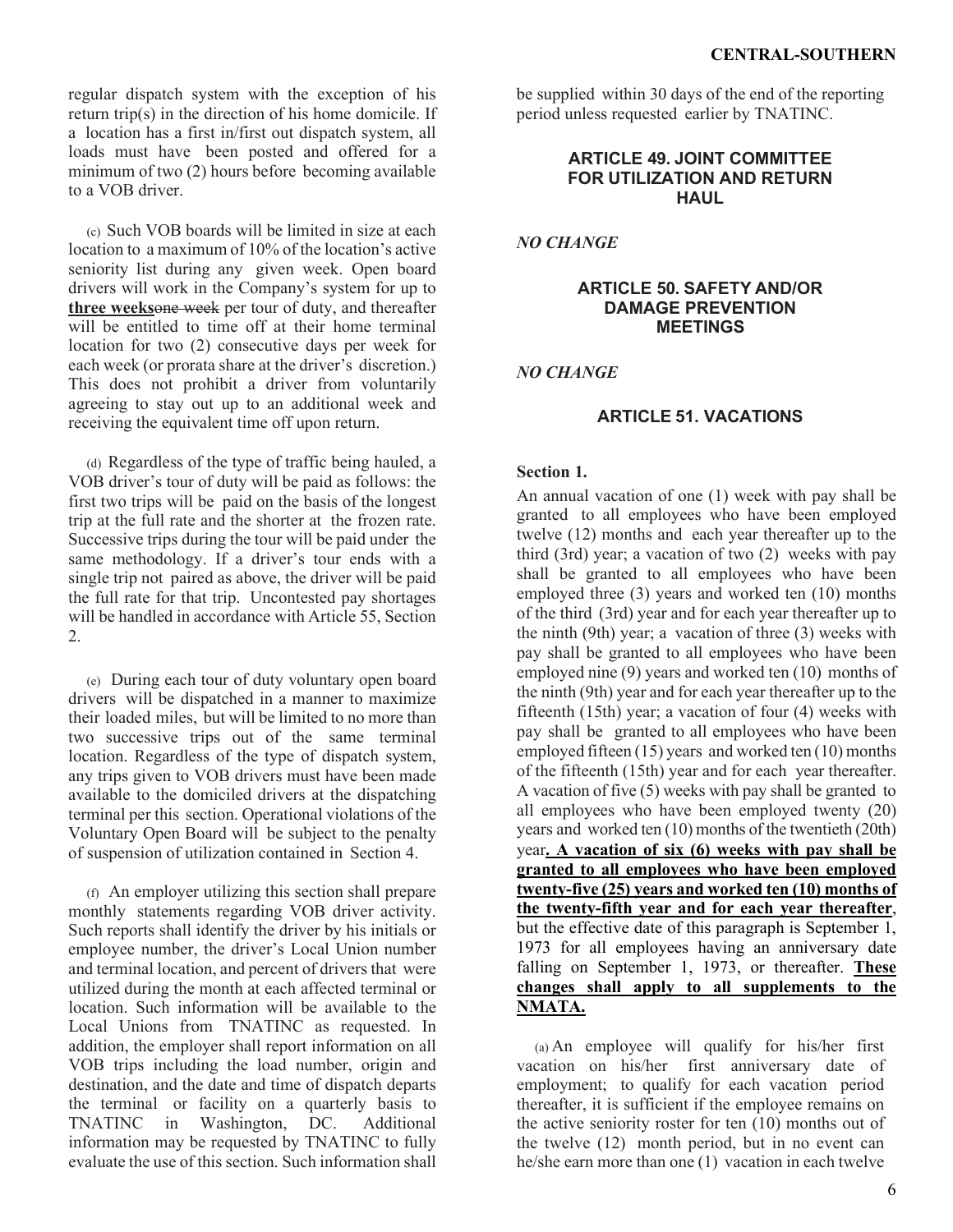(12) month period.

(b) Any employee who has quit, been discharged, or laid off before reaching his/her ten (10) months shall be entitled to the vacation pay earned on a pro rata basis provided he/she has worked his first (1st) full year. Employees who are laid off and are eligible for any vacation benefits under this Section, shall not receive their vacation pay until their vacation anniversary date.

# **Section 8.**

In an effort to reduce absenteeism, employees will be allowed to take **two (2**one (1) week**s** of vacation one (1) day at a time. In order for an employee to be eligible he/she must satisfy eligibility requirements in addition to the following:

1. Employees must be eligible for **one (1**two (2) or more weeks of vacation.

2. Employee must give **three (3**seven (7) days written notice to his/her Employer. The Employer must respond in writing within **twenty-four (24**forty-eight (48) hours, excluding Saturdays, Sundays or holidays. **Up to five (5) of such days, however, may be taken without prior notice**

3. The number of employees, if any, entitled to be off on any given day shall be in accordance with the seniority of the employee and be consistent with efficient operations.

4. Single vacation days may not be used the workday prior to or after a holiday unless mutually agreed to by the Employer and employee.

5. Full week vacations shall have preference over single day vacations.

6. Employee must notify his/her Employer in writing of his/her intent to use vacation one day at a time in June of 2017 and in March of each succeeding year.

The above language shall not supersede current local agreements.

## **ARTICLE 52. HOLIDAYS**

The following holidays will be observed: Fourth of July, Labor Day, Thanksgiving Day, **D**day following Thanksgiving Day, December 24th, Christmas Day, New Year's Day, **Martin Luther King, Jr. Day,**

Memorial Day, and Good Friday. Effective June 1, 1980 employees will receive one (1) additional paid holiday in the form of a personal holiday. **Personal holiday(s) can be taken with seventy-two (72) hours advance notice to the Employer subject to the guidelines issued by the National Negotiating Committee.**

## **Section 1.**

All employees, except probationary employees, who are available for work preceding or following an observed holiday shall be paid eight (8) hours (ten (10) hours for employees on a four (4) day ten (10) hour workweek where the holiday occurs within the scheduled workweek) at the hourly rate while observing these holidays. If an employee is absent for not more than thirty (30) days due to proven illness or for a period not exceeding six (6) months due to on-thejob injury, he is considered to be available for work.

If an employee (excluding road drivers) is required to work on any of these days, he shall receive his normal rate of pay for the time worked in addition to the eight (8) hours' (ten (10) hours for employees on a four (4) day ten (10) hour workweek where the holiday occurs within the scheduled workweek) holiday pay.

All other compensable days off under this Agreement that occur within the four  $(4)$  day ten  $(10)$  hour workweek will be paid at ten (10) hours pay, and such compensable days that occur outside the four (4) day ten (10) hour workweek will be paid at eight (8) hours per day.

Drivers performing work on the holiday stated above shall be paid **for actual time spent working**a total of four (4) straight-time hours, in addition to holiday pay, except in **locations where local agreements currently provide more wages for working on holiday(s), then those agreements will apply**no event shall the application of this provision provide more than a total of twelve (12) straight-time hours of holiday pay.

Drivers will receive twelve (12) hours' pay when driving on the named holidays in addition to compensation for miles driven.

In the event an employee does not take a personal holiday prior to May 31st of any year, and he/she has worked at least ninety (90) days during the contract year, including holidays, vacations and compensable jury duty, and remained on the seniority roster (active or inactive) for the complete contract year, he/she shall be paid eight (8) hours pay at straight time for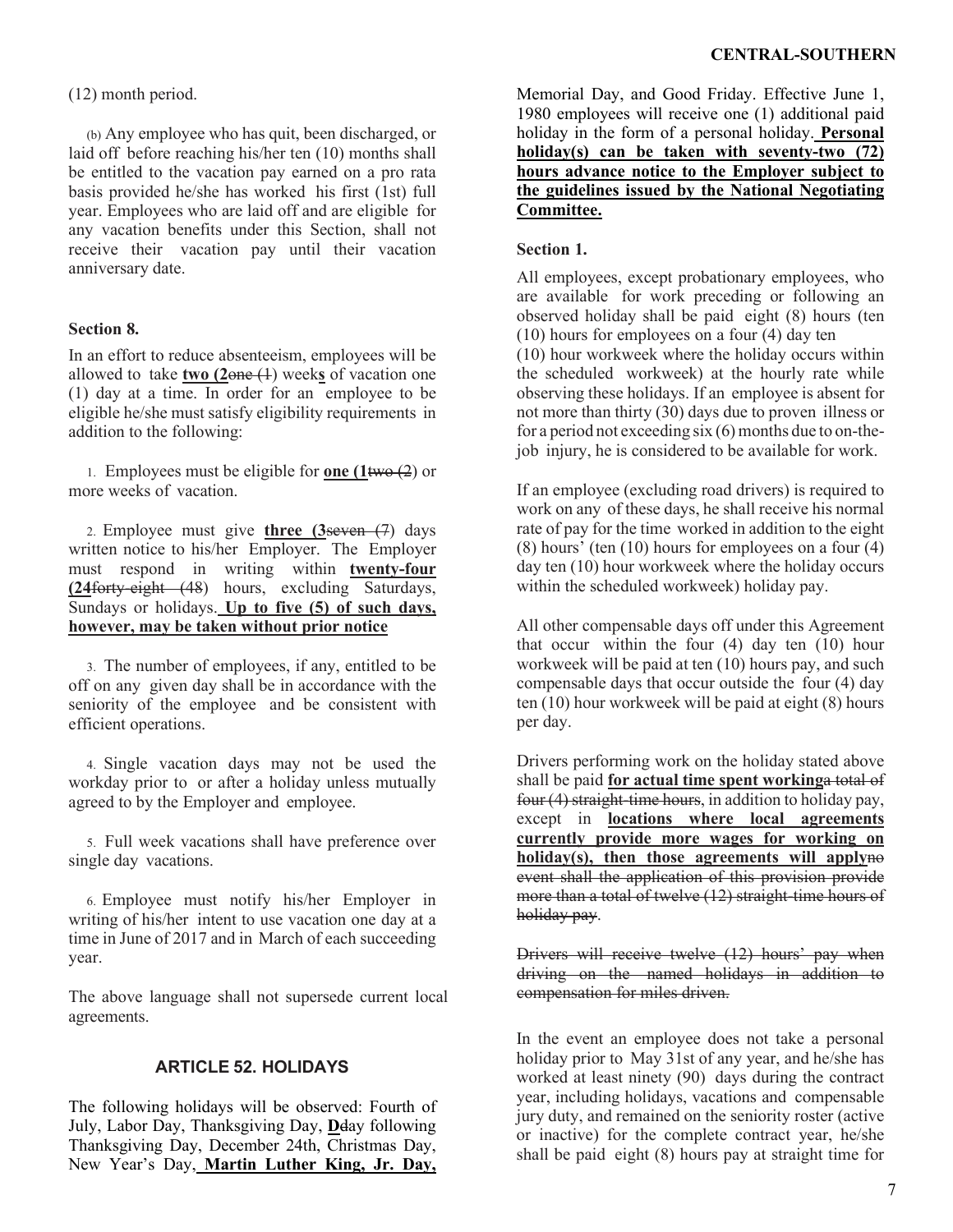the holiday. Working on May 31st does not constitute working on a personal holiday.

## **ARTICLE 53. HEALTH AND WELFARE**

*MAINTENANCE OF BENEFITS*

# **ARTICLE 54. PENSION**

## *MAINTENANCE OF BENEFITS*

## **ARTICLE 55.**

### **Section 2. Pay Shortages**

The Employer will utilize printed **or electronic** forms for requesting delay and any other miscellaneous pay items, which forms bear a distinct number and which provide for a copy to be retained by the employee. Any pay to an employee resulting from the submission of such form will be clearly itemized and identified on the payroll check or pay sheet by reference to the number on the request form or the trip number involved.

Uncontested shortages on paychecks are to be corrected by a supplemental paycheck at the local terminal within seventy-two (72) hours excluding Saturdays, Sundays, and holidays. In the event the Employer does not have a supplemental paycheck within seventy-two (72) hours, the pay shortage must be paid immediately in cash or by check at the local terminal and drivers will be paid at their applicable hourly rate for eight (8) hours per day until such payment is received.

Employees' payday shall be no later than the ending of his last weekly, bi-weekly or bi-monthly pay period except in cases beyond the Employer's control. In case there is a delay after twenty-four (24) hours a supplemental method of payment will be made.

An Employer may deduct overpayments or adjustments specifically for corrections on competitive runs, double payments, cash shortages and cash advances. (Funds supplied to drivers for payment of fines or traffic tickets shall not be considered cash advances for purposes of this section.) Such deductions must be made within sixty (60) days of the error. No other deductions, including deductions for fines, may be made without written consent of the employee or until approved by a committee after a request is filed by the Employer.

### **Section 4.**

The drivers, garage and yard employees shall be paid weekly, however, the Employer may have a holdback of two (2**one (1**) weeks subject to approval of the appropriate Area Committee.

**NOTE: These changes shall apply to all supplements to the NMATA.**

# **ARTICLE 56.**

*NO CHANGE*

# **ARTICLE 57. TERMINATION CLAUSE**

*NO CHANGE*

IN WITNESS WHEREOF the parties hereto have set their hands and seals this  $\frac{2017}{100}$ , to be effective as of September 1, 2015**June 1, 2022**.

### **FOR THE UNION**

LOCAL UNION NO<sub>,</sub> affiliate of International Brotherhood of Teamsters.

By

(Signed)

Its

(Title)

### **FOR THE COMPANY**

(Company)

By

(Signed)

Its

(Title)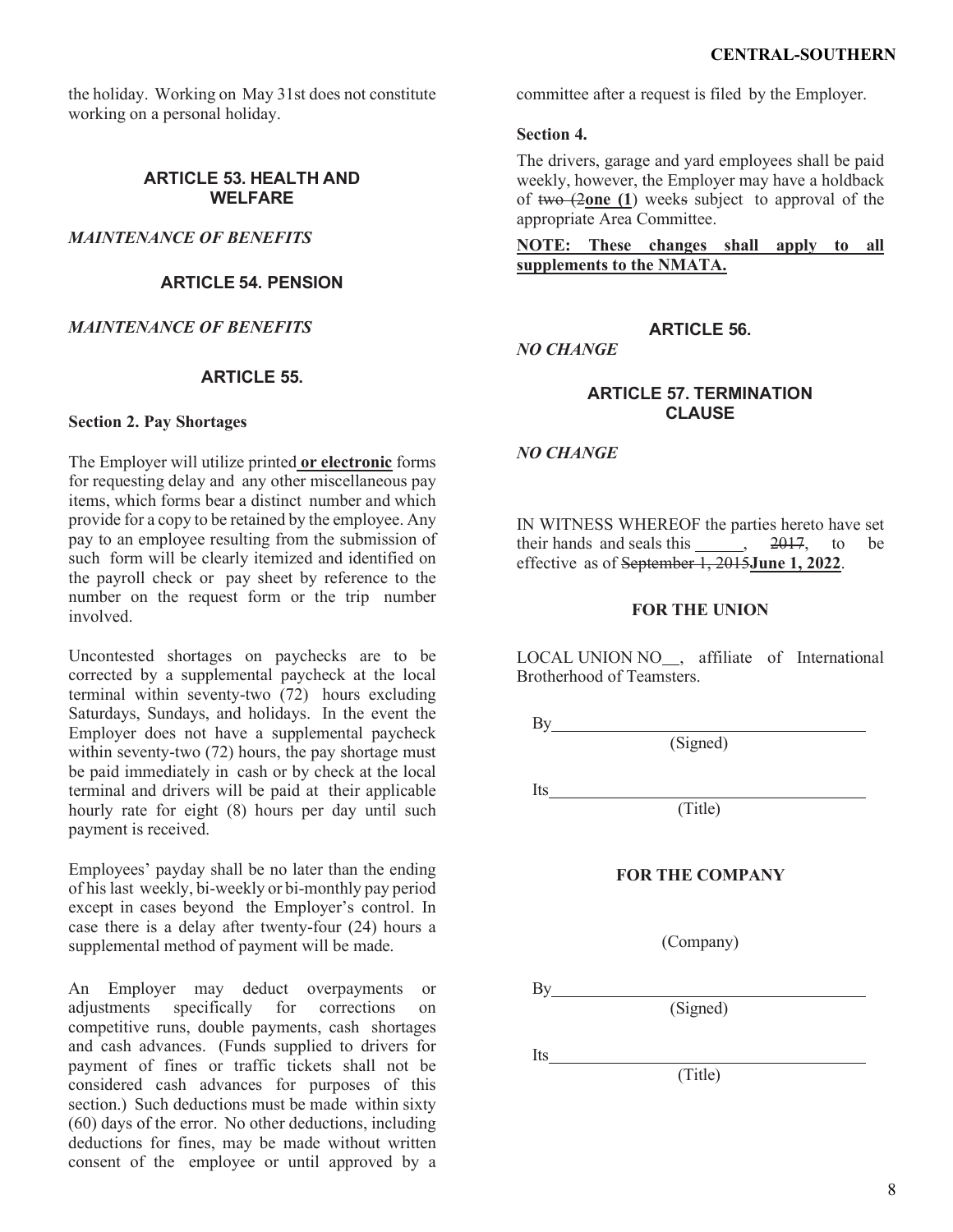# **PART II—TRUCKAWAY**

## **ARTICLE 58.**

#### **Section 1. Loading Rate**

The per unit loading pay shall be as follows:

## RATE PER VEHICLE

|        |        |        | 6/1/19 | 6/1/20            |
|--------|--------|--------|--------|-------------------|
|        |        |        |        |                   |
| \$4.21 | \$4.26 | \$4.31 | \$4.37 | \$4.45            |
| \$4.39 | \$4.44 | \$4.49 | \$4.55 | \$4.63            |
| \$4.88 | \$4.94 | \$5.00 | \$5.07 | \$5.16            |
| \$5.39 | \$5.45 | \$5.52 | \$5.60 | \$5.70            |
| \$5.81 | \$5.88 | 85.95  | \$6.03 | \$6.14            |
|        |        |        |        |                   |
| \$6.19 | 86.26  | 86.34  | \$6.43 | <del>86.55</del>  |
|        |        |        |        |                   |
| \$6.61 | 86.69  | 86.77  | \$6.86 | \$6.98            |
|        |        |        |        |                   |
| 86.68  | 86.76  | 86.84  | \$6.94 | \$7.06            |
|        |        |        |        |                   |
| 86.74  | S6.82  | \$6.90 | \$7.00 | <del>\$7.13</del> |
|        |        |        |        |                   |
|        |        |        |        |                   |

| Effective $6/1/22$ | 9%    |
|--------------------|-------|
| Effective $6/1/23$ | 5%    |
| Effective $6/1/24$ | $4\%$ |

### **Section 6.**

Compensation to be paid to driver who finds it necessary to unload and reload a vehicle or vehicles from his trailer in order to effectuate the delivery of other vehicles on his load shall be as follows:

It is assumed, for the purpose of this Section, that a driver will load his unit in such a manner that the closest deliveries will be made first without having to go through the trouble of unloading and reloading. We are only talking about those situations where a vehicle can only be loaded in certain positions on the trailer because of the type of trailer and the size of vehicle, etc., is intended to be covered. Even in such latter instances if an Employer instructs a driver to deliver to the farthest point first and back-track in order to make his other deliveries, the instructions must be followed and the driver will be paid for all mileage traveled until the complete load is delivered. This is in addition to any compensation received for split deliveries under Section 7 of Article 59 of the Truckaway Agreement. Where a driver is instructed

to deliver to the closest point first and has to unload and reload a vehicle or vehicles in order to make a delivery, he shall be paid a premium of **seven**five dollars **and fifty cents (\$7.50)**(\$5.00) per vehicle for such additional work, each time he performs such work. This is in addition to any compensation received for split deliveries under Section 7 of Article 59 of the Truckaway Agreement.

A standing subcommittee shall be appointed for the life of the Agreement whose responsibility it shall be to determine which trucks it would be dangerous to load off the ground. Said information shall be noticed to the Industry by bulletin and the subcommittee shall have the authority to make revisions in the list during the life of the Agreement.

# **ARTICLE 59.**

### **Section 1. Paid-for Time**

(a) When a driver and/or owner-driver reports after being called to work and is held up or delayed for loads or bills or equipment, he shall be paid at the appropriate rate per hour; provided, however, that such delays result in a loading time in excess of the loading time allowance per vehicle. Any such compensation paid to an owner-driver is not to be deducted from his truck earnings. With respect to owner-drivers only, any delay arising out of breakdown of tractor and/or tire failure is to be excluded.

Absent a local agreement, a driver will be paid fifteen (15) minutes for self-fueling his truck on the road.

## **Equipment Shopping**

(b) The Employer shall schedule preventive maintenance; equipment must be available after twelve (12) hours shop time.

When equipment is shopped for necessary repairs, after twenty-four (24) hours, the **a** driver must take spare equipment**, if no roadworthy spare equipment is available the daily guarantee applies**. If spare equipment is given to a driver, he must have the equipment back for the regular driver. (Local dispatch rules to cover the dispatching of spares) or, at the Employer's option, the driver shall be paid eight (8) hours' pay out of each twenty-four (24) hours until the driver with least seniority returns to the terminal with company equipment at which time he shall be allowed to bump the available company unit, regardless of type of unit. Sundays or holidays shall not be included in the twenty-four (24) hour period unless the shop is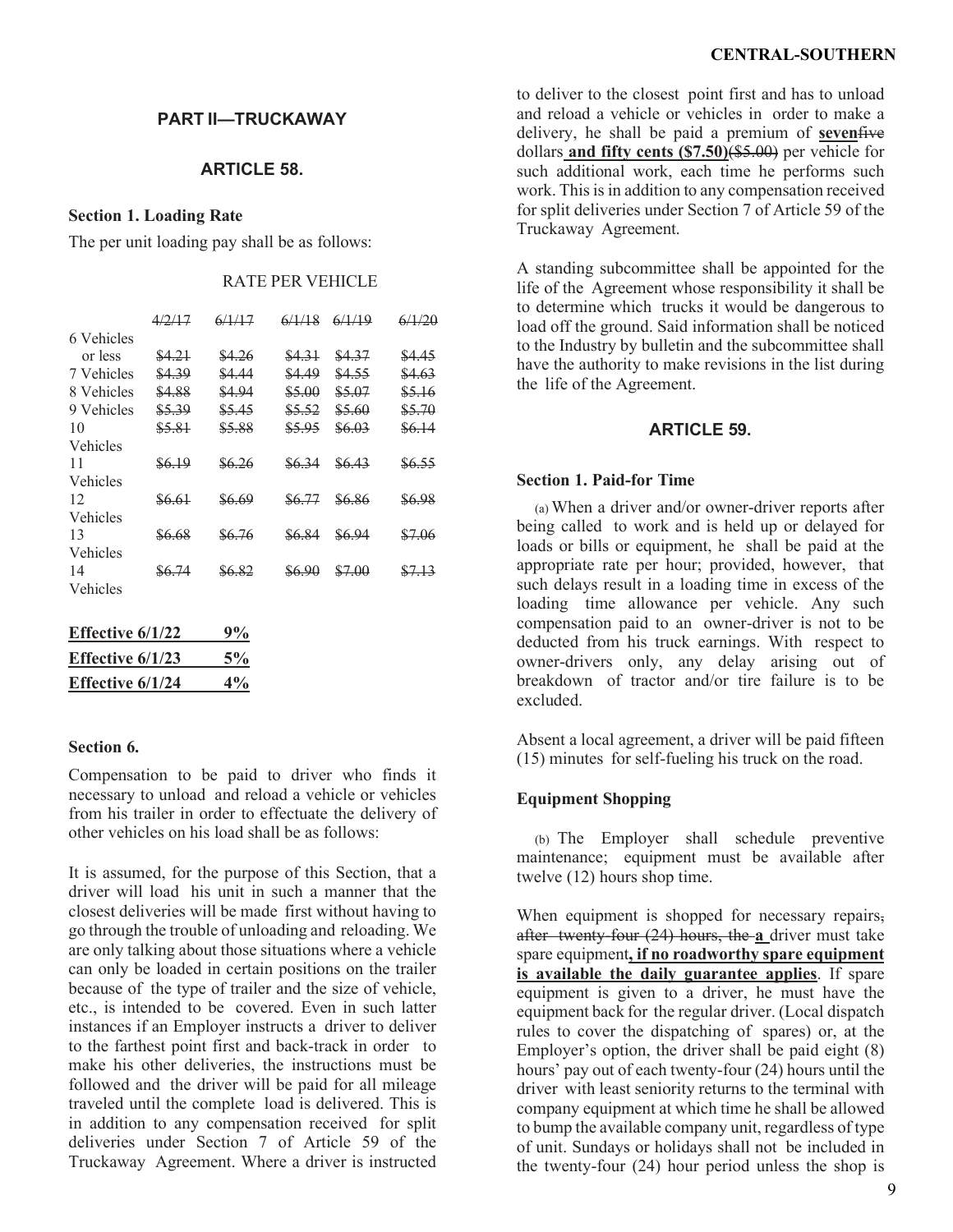working seven (7) days a week. In case of major repairs, a period of forty-eight (48) hours shall be allowed for assignment of equipment or pay. The Employer shall notify the driver when his equipment is repaired and ready to load.

(c) The Employer will not dispatch an assigned piece of equipment which has been shopped for necessary repairs until such equipment has been repaired. Equipment needing minor repairs, including but not limited to windshield wipers, mud flaps, tire repair, loose mirror or any other repairs of a minor nature which can be repaired in a short period of time, shall receive priority and be repaired as soon as possible.

(d)When a driver is at another terminal of the Employer and his equipment is shopped for repairs, he cannot be forced on that terminal's extra equipment except to return to his home terminal.

## **Section 3. Layovers, Breakdowns or Impassable Highways**

# **Application of Preceding:**

(1) It is contemplated that when a driver starts out on his trip, he would normally have a ten (10) hour driving period available. In such a case if a breakdown occurred, he would receive as breakdown pay the difference between the hours actually driven and the ten (10) permissible driving hours. For example: If a driver had driven five (5) hours and broke down, he would be entitled to five (5) hours' breakdown pay in addition to his mileage pay in the first (1st) period.

If a driver had only driven one (1) hour and broke down, he would be entitled to nine (9) hours' breakdown pay in the first (1st) period. In both examples it is assumed the truck was not repaired prior to the expiration of the ten (10) hour driving period.

(2) The second (2nd) breakdown period begins at the end of the eight (8) hour rest period necessary at the expiration of the driver's previous ten (10) hour driving period. The driver's eight (8) hour rest period begins at the expiration of his permissible ten (10) hour driving period.

(b) Any delay time or breakdown time is to be included in the paycheck for the pay period within which it is reported or no later than the next pay period. Any Employer failing to comply with this Section shall pay a penalty of seven dollars and fifty cents (\$7.50) to each employee involved.

Driver must be advised, in writing, within five (5) days of any contested delay time or breakdown time.

**Any driver shall be paid an additional forty (\$40.00) dollars a day for meals for every twentyfour (24) hour period after he/she is broken down and staying in corporate lodging for four days or more. On the fourth (4th) day, meal pay shall be compensated back to day one.**

## **Section 7. Split Deliveries**

In delivery of any split load, excluding local metropolitan operations, drivers shall receive:

## **SPLIT DELIVERIES**

|                  | 4/2/17   | 6/1/17  | 6/1/18      | 6/1/19           | 6/1/20             |
|------------------|----------|---------|-------------|------------------|--------------------|
| 1st Skid<br>Drop | \$3.71   | \$3.75  | \$3.80      | \$3.85           | \$3.92             |
| 2nd Skid         | \$5.86   | \$5.93  | \$6.00      | \$6.08           | \$6.19             |
| Drop<br>3rd Skid | \$6.52   | \$6.60  | \$<br>-6.68 | \$6.77           | \$ 6.89            |
| Drop<br>4th Skid | $$-7.19$ | \$7.28  | \$7.37      | \$7.47           | \$ 7.60            |
| Drop<br>5th Skid | \$8.02   | \$8,12  | \$8,22      | \$8.34           | \$8.49             |
| Drop<br>6th Skid | \$884    | \$8.95  | \$<br>-9.06 | \$<br><u>مبو</u> | \$<br>-9.36        |
| Drop<br>7th Skid | \$9.71   | \$983   | ≰<br>9.95   | \$10.09          | \$10.27            |
| Drop<br>8th Skid | \$10.49  | \$10.62 | \$10.75     | \$10.90          | <del>\$11.10</del> |
| Drop<br>9th Skid |          |         |             |                  |                    |
| Drop             |          |         |             |                  |                    |
| and over         |          | 46      |             | -76              |                    |

In cities of 600,000 population (including Buffalo, New York, and Cincinnati, Ohio) and cities immediately adjacent thereto in delivery of any split load, excluding local metropolitan operations, drivers shall receive:

## **SPLIT DELIVERIES IN LARGE CITIES**

|          | 4/2/17  | 6/1/17  | 6/1/18  | 6/1/19  | 6/1/20  |
|----------|---------|---------|---------|---------|---------|
| 1st Skid | \$3.71  | \$3.75  | \$3.80  | \$3.85  | \$3.92  |
| Drop     |         |         |         |         |         |
| 2nd Skid | \$8,11  | \$8.21  | \$8.31  | \$8,43  | \$8.58  |
| Drop     |         |         |         |         |         |
| 3rd Skid | \$8.68  | \$8.78  | \$8.89  | \$9.01  | \$9,17  |
| Drop     |         |         |         |         |         |
| 4th Skid | \$9.31  | \$9.42  | \$9.53  | \$9,66  | \$9.83  |
| Drop     |         |         |         |         |         |
| 5th Skid | \$10.18 | \$10.30 | \$10.42 | \$10.57 | \$10.76 |
| Drop     |         |         |         |         |         |
| 6th Skid | \$10.99 | \$11.12 | \$11.25 | \$11.41 | \$11.62 |
| Drop     |         |         |         |         |         |
| 7th Skid | \$11.80 | \$11.94 | \$12.08 | \$12.25 | \$12.47 |
| Drop     |         |         |         |         |         |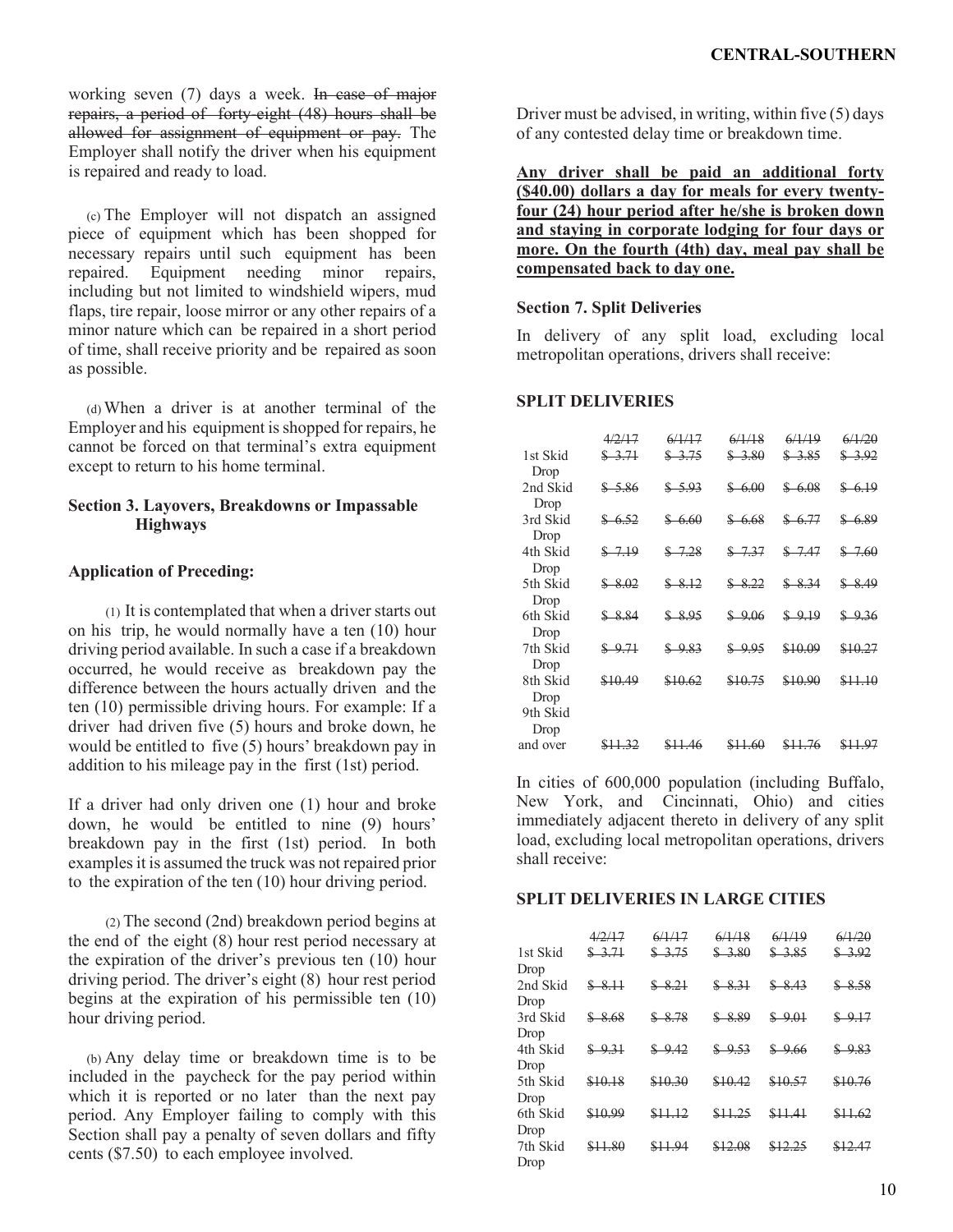| 8th Skid | \$12.64 | \$12.79 | \$12.94 | \$13.12 | \$13.26 |
|----------|---------|---------|---------|---------|---------|
| Drop     |         |         |         |         |         |
| 9th Skid |         |         |         |         |         |
| Drop     | \$13.46 | \$13.62 | \$13.78 | \$13.97 | \$14.22 |
| and over |         |         |         |         |         |

In the delivery of split loads of farm tractors, drivers shall receive:<br> $\frac{4}{2}$ (117  $\frac{6}{11}$ )  $\frac{6}{11}$ 

|                                                                | \$3.71  | \$3.75   | \$3.80 |        |        |
|----------------------------------------------------------------|---------|----------|--------|--------|--------|
| 1st skid<br>drop<br>2nd skid<br>drop and<br>each<br>additional |         |          |        | \$3.85 | \$3.92 |
| drop                                                           | $QA$ 52 | $Q_4$ 58 |        | CA 60  |        |

However, drivers shall be paid three dollars (\$3.00) for any skid drop where drivers have to unload and reload top farm tractors in order to deliver bottom farm tractors.

If a driver is requested or it becomes necessary to unhook from a trailer in order to effectuate delivery of a unit, he is to be paid a flat rate of one (1) hour to unhook and rehook the trailer.

### **Section 9. Deadheading**

Drivers and driver-owners dispatched to other terminals to pick up loads and failing to secure such loads, shall receive the prevailing mileage scale for "deadheading"; provided, however, that if loads are obtained, then the rate for deadheading shall be:

|                                                                  | 4/2/1 | 6/1/1                    |          |                     |  |
|------------------------------------------------------------------|-------|--------------------------|----------|---------------------|--|
| 4 car                                                            |       | \$1,1415 \$1,15520       | \$1.1690 | \$1.18543 \$1.20677 |  |
| loads per<br>mile                                                |       |                          | 6        |                     |  |
| 2 and/or $3$<br>car loads<br>under<br>12,500<br>lbs. per<br>mile |       | 1390 \$1.15267 \$1.16650 |          | ው 1                 |  |

providing that these rates will not pay less than fifty percent (50%) of total miles traveled at the regular rate.

If the drivers are required to make one (1)-way trips only, then they shall receive full mileage rates; provided, however, that transportation is provided for them to return to the home terminal. Deadheading wages for driver-owners shall not be deducted from truck earnings.

On June 1, **2023**2017, June 1, **2024**2018, June 1, 2019 and June  $\overline{1, 20252020}$ , the National Negotiating Committee will allocate the amounts due under

Article 23, payable as increases in the hourly and mileage rates. All increases are effective on June 1st of each year.

## **ARTICLE 60. DAILY GUARANTEE**

## *NO CHANGE*

## **ARTICLE 61.**

## **Section 2. 4-Car Rates**

The following rates of pay for four (4) car equipment or truck equipment, or equipment hauling farm tractors, or three (3) car equipment hauling loads of 12,500 pounds or more shall take effect on the dates shown:

| 1 through     |       |       |      |                          |
|---------------|-------|-------|------|--------------------------|
| $150$ miles:  |       |       |      |                          |
| per loaded    |       |       | 2272 |                          |
| mile          | 10016 | 21284 | 9    | <u>81 24457 81 26607</u> |
| 151 miles:    |       |       |      |                          |
| flat rate per |       |       |      |                          |
| load          |       |       |      |                          |
| 152 miles     |       |       |      |                          |
| and beyond:   |       |       |      |                          |
| per loaded    |       |       |      |                          |
| mile          |       |       |      |                          |

**NOTE:** The rate of pay for the shortest leg of all noncompetitive return hauls will be:

|                                                                                  |             | 6/1/17           | 6/1/19                              | 6/1/10      |             |
|----------------------------------------------------------------------------------|-------------|------------------|-------------------------------------|-------------|-------------|
| 1<br>throug<br>h 150<br>miles:<br>per<br>loaded<br>mile<br>Over<br>150<br>miles: | 1.0077<br>Q | 0107<br>9        | <del>1.0320</del><br>$\overline{3}$ | 1.0464<br>8 | +.0653<br>2 |
| per<br>loaded<br>mile                                                            | ハハつん<br>4   | $^{\cap}$ 1<br>7 | 0268<br>5                           | 3           | 0500<br>7   |

## **Section 3. 2 and/or 3-Car Rates**

The following rates of pay for two (2) and/or three (3) car equipment up to 12,500 pounds shall take effect on the dates shown:

|        | 1217<br>$\overline{1}$ | 6/1/17<br>$\cdots$ | 6/1/18<br><del>0/1/10</del> | 6/1/19   | 6/1/20   |
|--------|------------------------|--------------------|-----------------------------|----------|----------|
|        |                        |                    |                             |          |          |
| throug |                        |                    |                             |          |          |
| h 150  | \$1.1934               | \$1,2077           | <del>\$1.2222</del>         | \$1,2393 | \$1.2616 |
| miles: | 0                      |                    |                             |          |          |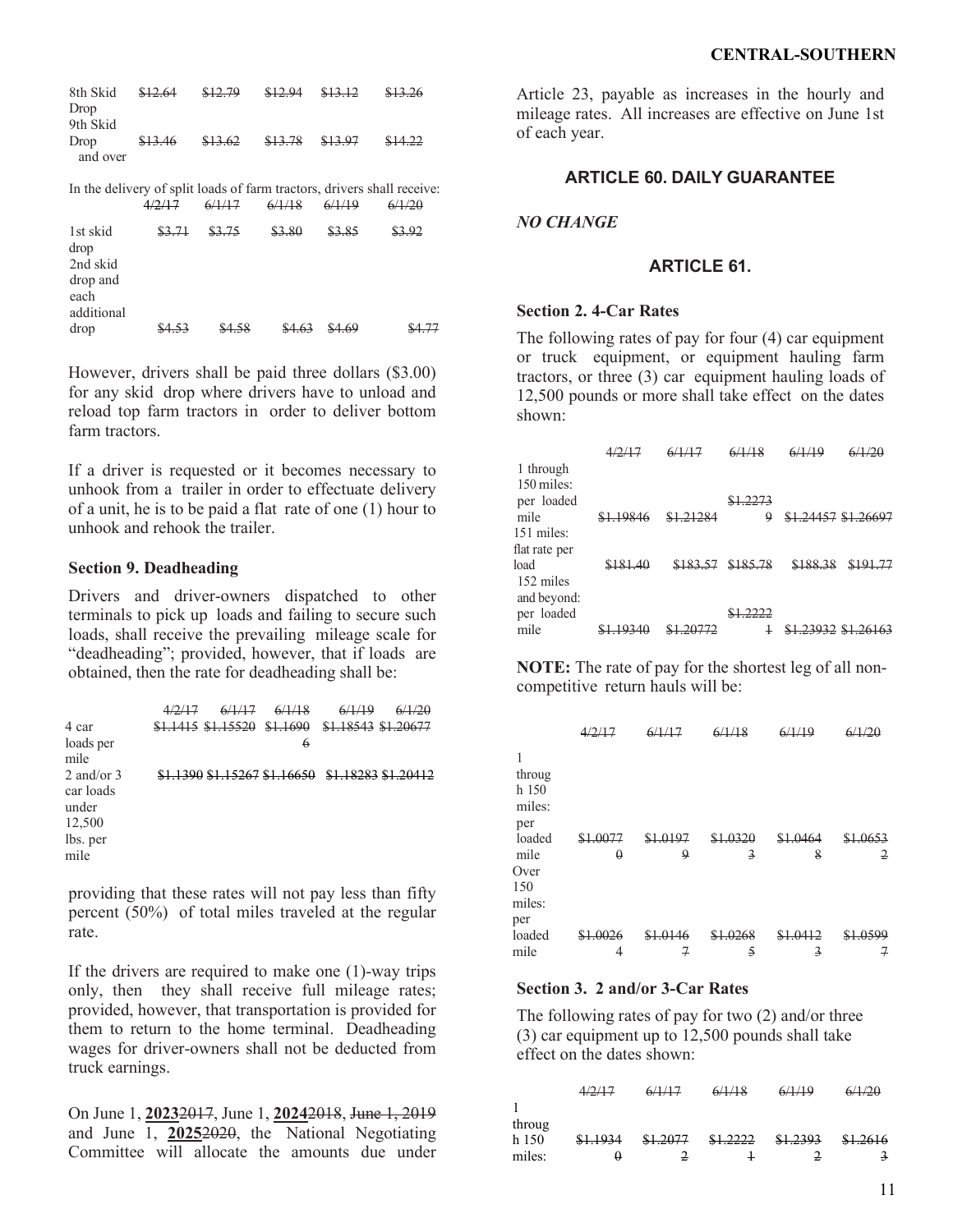| per<br>loaded<br>miles<br>151<br>miles:<br>flat<br>rate per |          |                    |               |        |            |
|-------------------------------------------------------------|----------|--------------------|---------------|--------|------------|
| load                                                        | \$180.63 | <u> የ 1 ዩን ዩስ</u>  | \$184.00      | .87.58 | 1 $\Omega$ |
| 152                                                         |          |                    |               |        |            |
| miles                                                       |          |                    |               |        |            |
| and<br>beyond                                               |          |                    |               |        |            |
| : per                                                       |          |                    |               |        |            |
| loaded                                                      | 1.1883   | <del>81.2026</del> | <u>\$1.21</u> |        |            |
| mile                                                        | 4        | $\theta$           | 3             |        | 8          |

**NOTE:** The rate of pay for the shortest leg of all noncompetitive return hauls will be:

| 1<br>throug<br>h 150<br>miles:<br>per          |               |                        |                       |                            |           |
|------------------------------------------------|---------------|------------------------|-----------------------|----------------------------|-----------|
| loaded<br>mile<br>Over<br>150<br>miles:<br>per | 1.0026<br>4   | \$1.0146<br>7          | \$1.0268<br>5         | \$1.0412<br>$\overline{3}$ | 0500<br>7 |
| loaded<br>mile                                 | \$0.9975<br>8 | <del>1.0095</del><br>5 | <del>1.021</del><br>6 | <del>\$1.0359</del><br>6   | 4         |
|                                                |               |                        |                       |                            |           |

### **Section 4. Multiple Car Rates**

The rates for delivering five (5) standard automobiles and/or mixed loads of standard and compact automobiles shall be three cents  $(3¢)$  per mile in addition to the regular rate established for four (4) car equipment.

The following multiple car rates shall take effect on the dates shown:

|                                                     | 4/2/17                       | 6/1/17      | 6/1/18        | 6/1/19                 | 6/1/20        |
|-----------------------------------------------------|------------------------------|-------------|---------------|------------------------|---------------|
| 1<br>throug<br>h 150<br>miles:<br>per               |                              |             |               |                        |               |
| loaded<br>mile<br>151<br>miles:<br>flat<br>rate per | 1.2288<br>$\overline{2}$     | 1.2435<br>7 | \$1,2584<br>9 | 1.2761<br>$\ddagger$   | \$1,2990<br>8 |
| load<br>152<br>miles                                | \$186.01                     | \$188.24    | \$190.50      |                        | \$196.65      |
| and<br>beyond                                       | <del>\$1.223</del><br>7<br>6 | 2384<br>5   | 4             | <del>1.2708</del><br>6 | 4             |

| : per  |  |
|--------|--|
| loaded |  |
| mile   |  |

**NOTE:** The rate of pay for the shortest leg of all noncompetitive return hauls will be:

|                                                |               |               | 6/1/18      | $/1$ Q    |           |
|------------------------------------------------|---------------|---------------|-------------|-----------|-----------|
| 1<br>throug<br>h 150<br>miles:<br>per          |               |               |             |           |           |
| loaded<br>mile<br>Over<br>150<br>miles:<br>per | \$1.0380<br>6 | \$1.0505<br>2 | 1.0631<br>3 | 0780<br>4 | 0074<br>4 |
| loaded                                         | .0330         | \$1.04        | \$1.0579    |           |           |
| mile                                           | Q             | 0             |             | 5         | 6         |

All mileage pay in Sections 2, 3 and 4 are to be computed on straight mileage and not on cumulative mileage.

## **Section 7.**

*NO CHANGE*

#### **Section 8. Double Trailer Rate**

The following rates of pay for driving a double trailer unit shall take effect on the dates shown:

|                            | 4/2/17  | 6/1/17      | 6/1/18      | 6/1/1<br>9  | 6/1/<br>20  |
|----------------------------|---------|-------------|-------------|-------------|-------------|
| Per<br>runni<br>ng<br>mile | 65.7196 | 66.508<br>¢ | 67.306<br>¢ | 68.2<br>48é | 69.4<br>76¢ |

### **Section 10. Flat Rates**

(a) The following percentage increases apply on all driving flat rates, driving zone rates and driving spot rates excluding shuttles and incentives for each of the following periods:

| 4/2/17-1.2%             | $6/1/17 - 1.2\%$ | $6/1/18 - 1.2\%$ |
|-------------------------|------------------|------------------|
|                         | $6/1/19 - 1.4\%$ | $6/1/20$ 1.8%    |
| <b>Effective 6/1/22</b> | 9%               |                  |
| <b>Effective 6/1/23</b> | 5%               |                  |
| <b>Effective 6/1/24</b> | $4\%$            |                  |
|                         |                  |                  |

(b) Local Riders containing driving zone rates, flat rates and/or spot rates where a differential for the sixth (6th) and seventh (7th) car has been provided for shall not receive the additional one dollar (\$1.00) per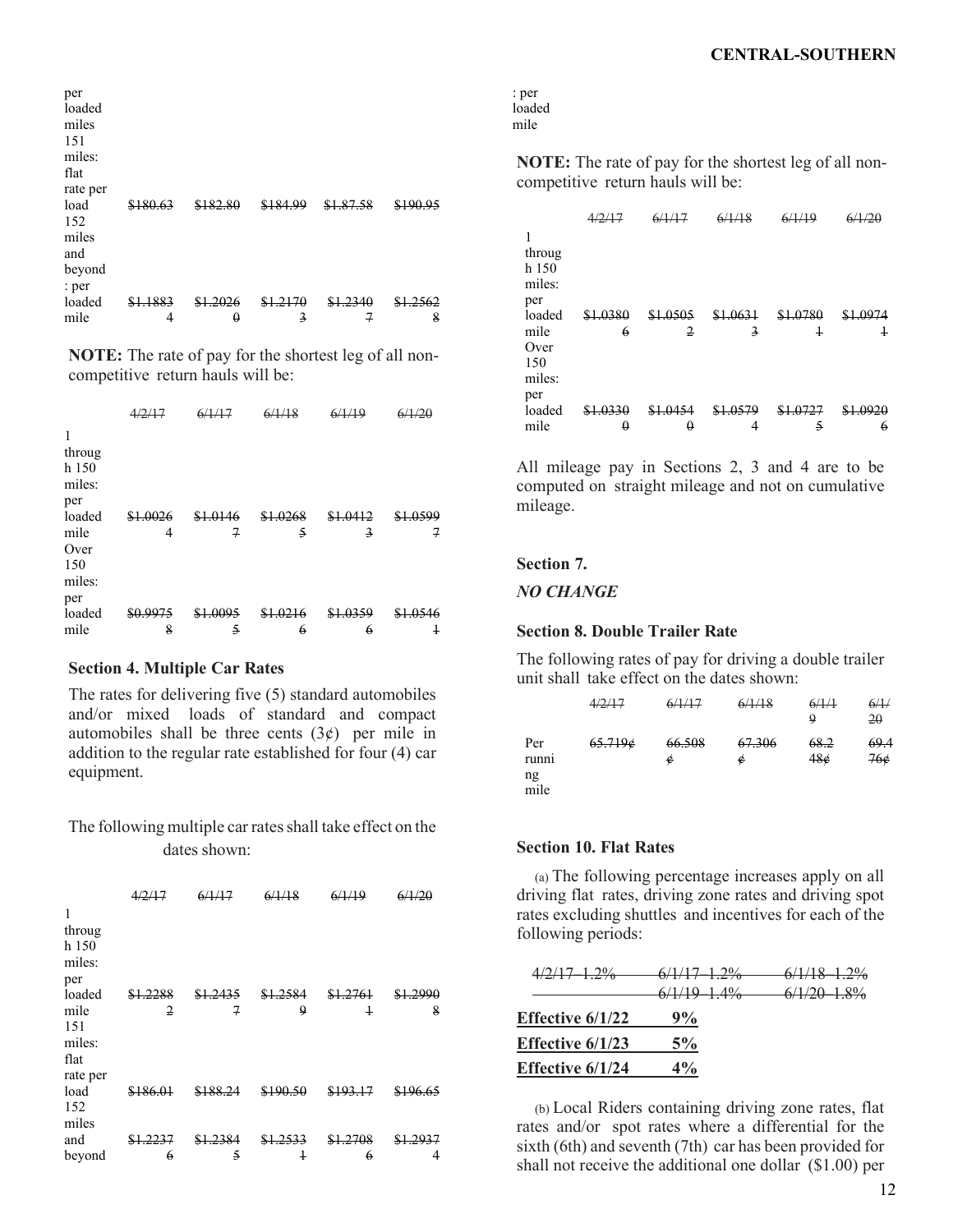car provided herein. Increases for shuttle runs and incentive rates will be worked out on a local basis.

### **Section 11. Hourly Rates**

With respect to over-the-road drivers only wherever the term "appropriate rate" appears in this Agreement, the following hourly rates shall apply:

| April 2, 2017    | $$24.33$ per     |
|------------------|------------------|
| hour-            |                  |
| June 1, 2017     | \$24.63 per      |
| hour             |                  |
| June 1, 2018     | $$24.93$ per     |
| hour             |                  |
| June 1, 2019     | $$25.28$ per     |
| hour             |                  |
| June 1, 2020     | \$25.73 per hour |
| Effective 6/1/22 | 9%               |
| Effective 6/1/23 | 5%               |
| Effective 6/1/24 | $4\%$            |
|                  |                  |

### **Section 13. Rail Diversion (Article 22)**

The following mileage rates shall apply to agreements reached and implemented during the life of the contract under the terms of Article 22:

|                                         |             | 6/1/17                                            |             | 6/1/<br>$\overline{19}$ | 6/1<br>/20       |
|-----------------------------------------|-------------|---------------------------------------------------|-------------|-------------------------|------------------|
| Full<br>rate/Half<br>rate<br>Agreements |             | Full/50% of the rates under Article 61, Section 4 |             |                         |                  |
| Running<br>Mile<br>Agreem<br>ents:      | 62.856<br>é | 64.742<br>é                                       | 66.684<br>¢ | 68.6                    | -70.<br>74<br>6¢ |

With respect to any pre-existing agreements approved in accordance with Article 22 under prior contracts, mileage rates paid under those agreements shall be increased by 1.00¢ per running mile and 1.2% per loaded mile (0.6% on half rate) effective April 2, 2017, June 1, 2017 and June 1, 2018; 1.00¢ per running mile and 1.4% per loaded mile (0.7% on half rate) effective June 1, 2019; and 1.00¢ per running mile and 1.8% per loaded mile (0.9% on half rate) effective June 1, 2020.

## **Section 14.**

All percentage rates shall be based upon the published prevailing tariff rates at the time deliveries are made.

# **Section 15. Mileage Determination**

# *NO CHANGE*

# **Section 16. Broken-Down or Wrecked Equipment**

(a) When drivers are sent out with tractors and semitrailers to pick up broken-down or wrecked equipment, such driver shall receive the same pay as trailer capacity of the particular vehicle to the same destination, with a minimum of fifty-six dollars (\$56.00). Additional work performed by any driver in loading or assisting in salvage operations shall be paid for at the appropriate rate per hour.

(b) The minimum rate in this Section shall be as follows on each of the following dates:

| April 2, 2017           |       | \$67.12 |
|-------------------------|-------|---------|
| June 1, 2017            |       | \$67.93 |
| June 1, 2018            |       | \$68.75 |
| June 1, 2019            |       | \$69.71 |
| <del>June 1, 2020</del> |       | \$70.96 |
| Effective 6/1/22        | 9%    |         |
| Effective 6/1/23        | $5\%$ |         |
| Effective 6/1/24        | $4\%$ |         |

(c) On return trips of drivers, if drivers pick up broken-down or wrecked equipment, they shall be paid as follows:

| April 2, 2017    | \$1.12003 per mile |
|------------------|--------------------|
| June 1, 2017     | \$1.13347 per mile |
| June 1, 2018     | \$1.14707 per mile |
| June 1, 2019     | \$1.16313 per mile |
| June 1, 2020     | \$1.18407 per mile |
| Effective 6/1/22 | 9%                 |
| Effective 6/1/23 | $5\%$              |
| Effective 6/1/24 | $4\%$              |

plus all hours worked in salvage operations. In no case shall the total of these items be less than the minimum rates established in Section 16(b).

### **Section 22.**

Any further increases with respect to Sections 2, 3, 4, 8, 10, 11, 13, 16(b), and 16(c) are subject to the following:

On June 1, **2023**2017, June 1, **2024**2018, June 1, 2019 and June 1, **2025**2020 the National Negotiating Committee will allocate the amounts due under Article 23, payable as increases in the hourly and mileage rates. All increases are effective on June 1st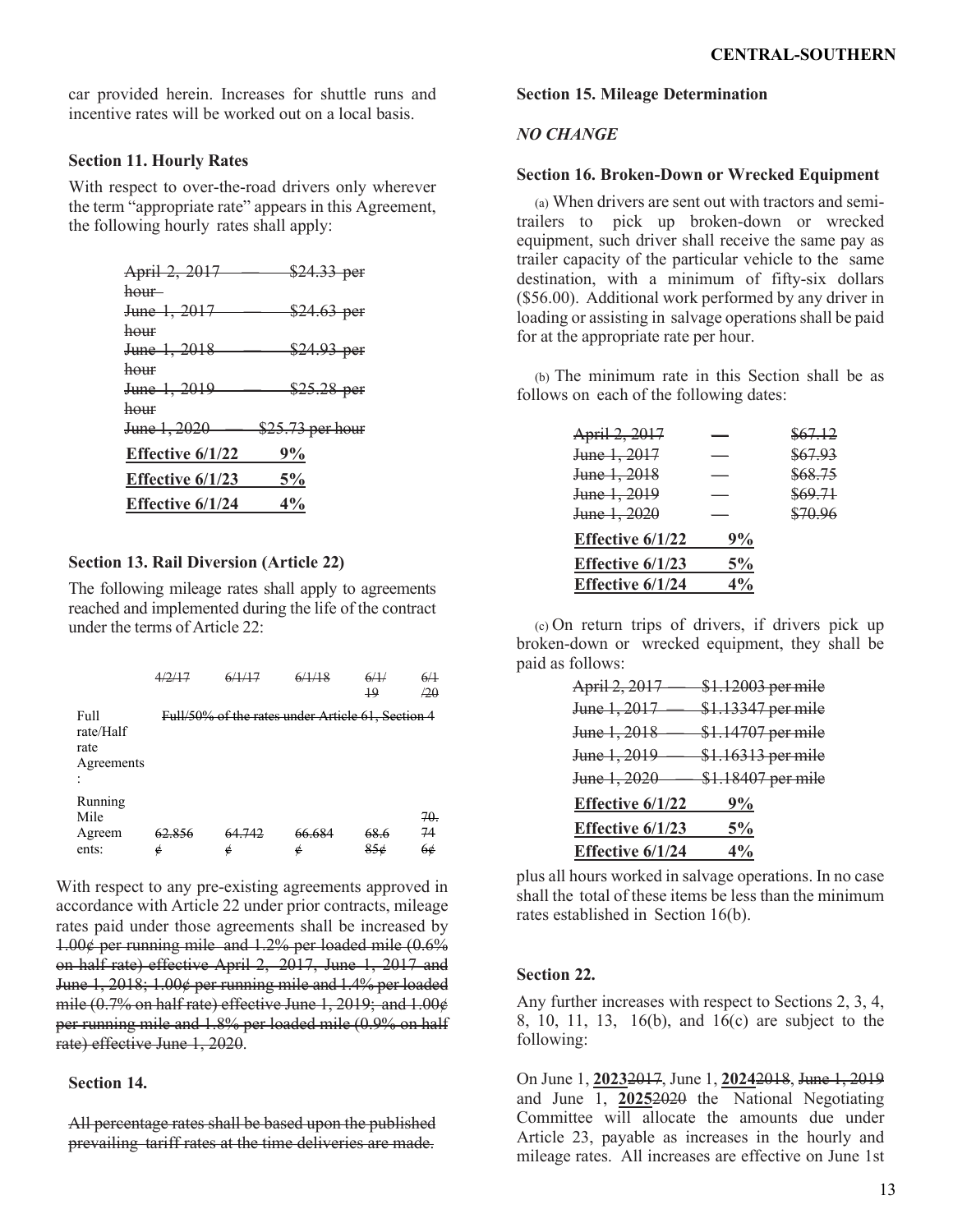of each year.

# **ARTICLE 62.**

*NO CHANGE*

# **ARTICLE 63. TERMINATION CLAUSE**

*NO CHANGE*

IN WITNESS WHEREOF the parties hereto have set their hands and seals this  $\overline{) \cdot 2017}$ , to be effective as of September 1, 2015**June 1, 2022**.

### **FOR THE UNION**

LOCAL UNION NO , affiliate of International Brotherhood of Teamsters.

By

(Signed)

Its

(Title)

## **FOR THE COMPANY**

(Company)

By extension of the set of the set of the set of the set of the set of the set of the set of the set of the set of the set of the set of the set of the set of the set of the set of the set of the set of the set of the set

(Signed)

Its

(Title)

# **PART III—LOCAL**

## **ARTICLE 64. REDUCTION OF BOARD**

## *NO CHANGE*

## **ARTICLE 65. DAILY, OVERTIME, AND MINIMUM, GUARANTEE**

#### **Section 1.**

(a) Eight (8) consecutive hours (exclusive of onehalf (1/2) hour lunch period) shall constitute a standard workday. The lunch hour shall be taken in the middle of the shift, between the third (3rd) and sixth (6th) hour on duty.

Forty (40) hours shall be the standard workweek to be worked in five (5) eight (8) hour days. Monday through Friday where presently in effect; Tuesday through Saturday where presently in effect; unless changed by mutual agreement of the Local Union and the Employer.

It shall not be a violation of this Agreement for the Employer, after discussion with the Local Union, to establish a non-traditional workweek(s) for yard, rail and/or releasing employees. (Example: Tuesday through Saturday, four consecutive ten-hour shifts). However, no scheduled workweek will include both Saturday and Sunday unless mutually agreed. **No employee shall be required to work a seventh (7th) day in his/her scheduled workweek and he/she shall not be subject to discharge or discipline if he/she refuses to work a seventh (7th) consecutive day in his/her scheduled workweek.**

(b) All hours worked in excess of eight (8) hours in any one (1) day or forty (40) hours in any one (1) week shall be paid at the rate of time and one-half  $(1 1/2)$ the regular hourly rate, but not both.

No employee shall be required to work more than ten (10) hours in any one (1) shift. This shall not be applicable in cases of emergency including absenteeism and/or Acts of God, and/or unusually heavy releases by the shipper. Employees shall be required to work whatever hours the release gate is open. Claims of abuse of these provisions are to be referred to the Standing Committee established under Article 58, Section 12.

The Employer will notify employees as soon as it has knowledge that overtime is required.

(c) When one (1) or two (2) of the holidays designated herein occurs during an employee's scheduled workweek, the employee shall be paid time and one-half (1 1/2) the regular hourly rate for all hours worked in excess of thirty-two (32) hours or twenty-four (24) hours, respectively.

(d) Overtime and/or premium pay shall not be pyramided under this Agreement.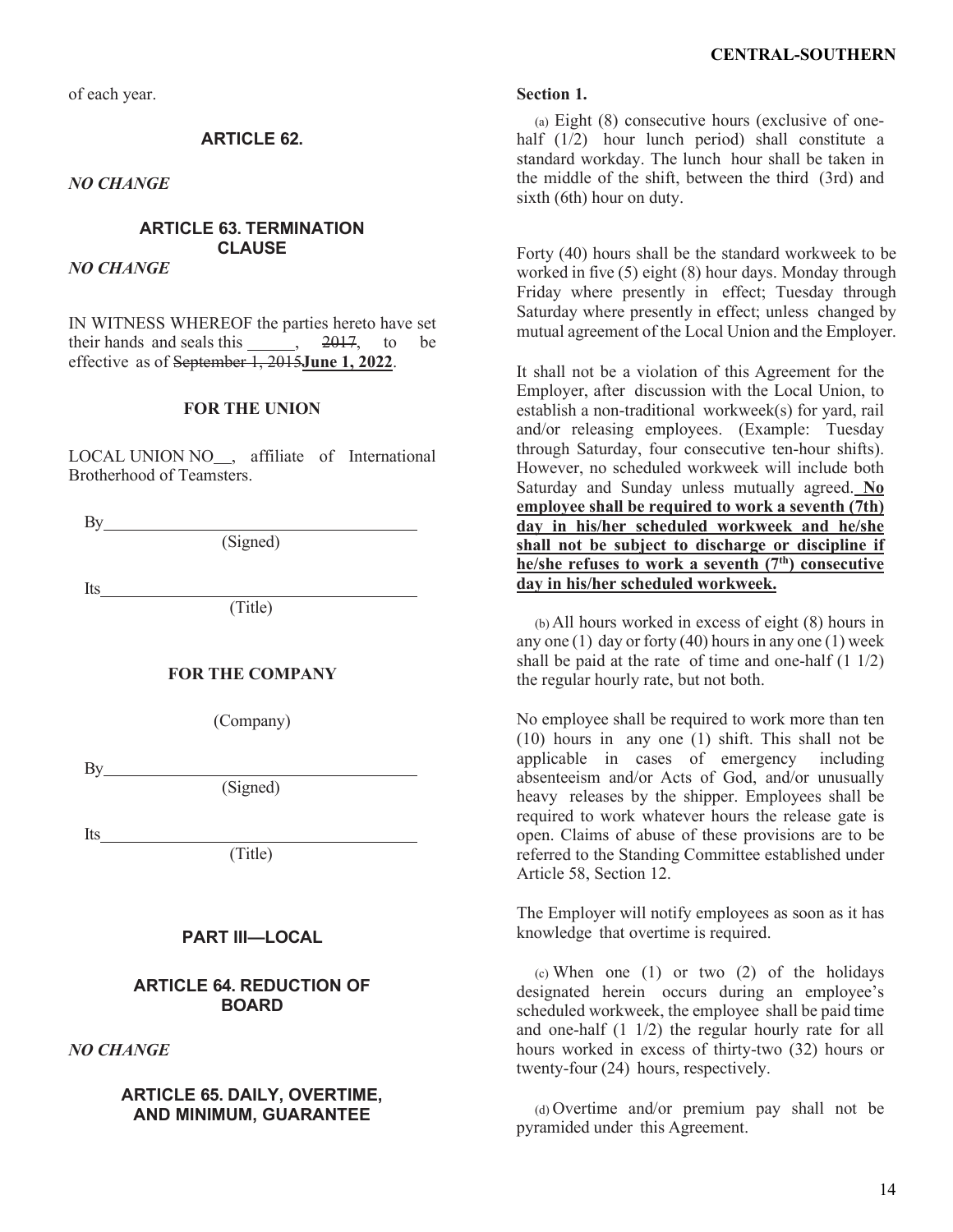(e)This Section shall not be construed as a guaranteed workweek.

# **Day Off**

(f) The subject matter of a day off in a calendar week for hourly employees shall be a proper subject matter for Local Rider negotiations. If parties are unable to arrive at an agreement on this subject matter then either party may present the deadlocked issue to the appropriate Area Committee for disposition and that Committee's ruling shall be final and binding upon both parties.

If an employee wants time-off work on Saturday, Sunday or a holiday (or scheduled off days), the employee must submit a seventy-two (72) hour notice to the Employer, in writing, for such time off. The Employer will permit  $\frac{15\%}{15\%}$  of the working board to be off and the system of applying the fifteen percent (15%) is to be handled locally. **Percentages of one-half and over shall be rounded up to the next whole number.**

# **Section 2.**

(a) Regular employees called to work shall be allowed sufficient time, minimum of one (1) hour, without pay, to get to the garage or terminal, and shall draw full pay from the time employees report or register in as ordered. All employees shall have a reporting time for duty which shall be designated at the end of the preceding day. If employee reports for work, said employee shall be guaranteed eight (8) hours' pay in any one (1) day except on Saturdays and Sundays, holidays or seventh (7th) consecutive day, on which days the guarantee shall be six (6) hours in any one (1) day if put to work.

When an employee is called to work by a supervisor or dispatcher and cannot be reached, the supervisor or dispatcher will have a Union member if one is available verify the attempted call.

(b) Outside casual employees shall receive a minimum of four (4) hours' pay when put to work; provided, however, that if such employees work in excess of four (4) hours, then in such case the employees shall receive minimum of eight (8) hours' pay. Such casual employees can only be used when regular employees are working in their respective shifts. **Qualified casual employees who are on duty shall be required to work overtime before any regular employee is forced.**

shall be paid the hourly rate for actual time worked; provided, however, if they work four (4) hours or more, then in such case the employees shall receive a minimum of eight (8) hours' pay.

Where a driver in one (1) tour of duty is utilized in the yard after having logged eight (8) hours, he will be paid at the rate of time and one-half (1 1/2) for all hours worked in the yard.

Where a driver has not logged eight (8) hours in one (1) tour of duty and he is utilized in the yard, he will be paid time and one-half (1 1/2) after eight (8) hours.

This does not affect daily guarantee regarding road drivers.

 $(d)$  (1) The above guarantees shall not apply in case of strikes, work stoppages (including the closing of release gate), or Acts of God.

(2) Where employee is put to work and is sent home prior to completing  $s$ ix  $(6)$  hours' work because of the closing of the release gate, he shall be paid a minimum of six (6) hours' pay.

(e) Employees must be available for full employment to receive guarantees.

(f) Any regular hourly rated employee called to work before his regular starting time as set forth in the appropriate Local Riders shall be paid for his regular shift, and in addition shall receive the applicable overtime pay for work performed before his regular starting time. In no event shall an employee's starting time be changed in order to avoid payment of overtime. There shall be no pyramiding of premium pay for the purpose of overtime, and employee shall be required to work his regular shift in addition to being called in early.

(g) The Employer will not use extra or casual employees for the purpose of depriving a regular employee of overtime.

(h) The Employer may utilize any qualified employee on any working board (except office) to supplement the work force in classifications of work in the yard agreement where the need arises from daily absenteeism and/or daily emergency situation even though there may be employees on layoff. Road drivers may be utilized on a voluntary basis.

### **ARTICLE 66. HOURLY RATES AND CLASSIFICATIONS**

(c) Road employees working extra pulling out cars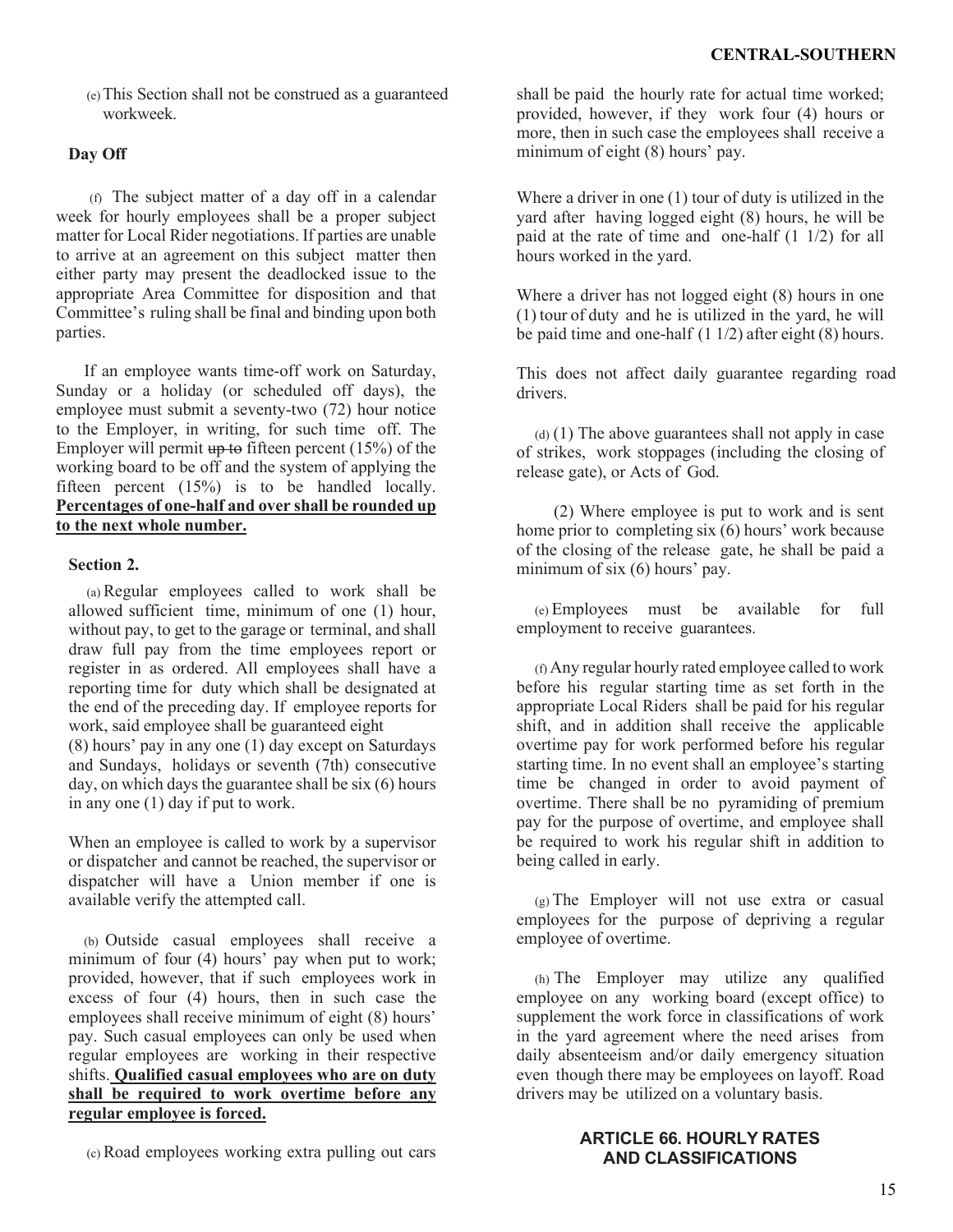### **Section 1.**

The scale of hourly wages for the following classifications of local work as set forth below are minimum rates effective on the dates shown:

|     |                                                                                                                                             | 4/2/<br>17  | 6/1/<br>$+7$    | 6/1/<br>18  | 6/1/<br>$\overline{19}$ | 6/1/<br>20  |
|-----|---------------------------------------------------------------------------------------------------------------------------------------------|-------------|-----------------|-------------|-------------------------|-------------|
| (a) | Lea<br>d<br>driv<br>ers,<br>lead<br>yar<br>d<br>emp<br>loye<br>es,<br>che<br>cker<br>$\mathbf S$<br>and<br>rele<br>ase<br>emp<br>loye<br>es | \$24.<br>30 | \$24.<br>60     | \$24.<br>90 | \$25.<br>25             | \$24.<br>70 |
| (b) | Pull<br>-out<br>driv<br>ers<br>and<br>yar<br>d<br>help                                                                                      | \$24.<br>20 | \$24.<br>$50 -$ | \$24.<br>80 | \$25.<br>15             | \$25.<br>60 |
| (c) | Mo<br>unti<br>ng<br>and<br>hoo<br>kup<br>emp<br>loye<br>es                                                                                  | \$24.<br>30 | \$24.<br>60     | \$24.<br>90 | \$25.<br>25             | \$25.<br>70 |

- (d) The five (5)-car trailer city delivery rate shall be fifteen cents  $(15¢)$  per hour above the four (4)-car rate.
- (e)It is mutually agreed that the Employer and the Union will have the right to work out an incentive plan for any classification of work, subject to appropriate Area Committee approval.

### **Section 2. Hourly Rate Increases**

All employees shall receive the following hourly rate increases effective:

April 2, 2017 — 30¢ per hour

| June 1, 2017 | <del>30¢ per hour</del> |
|--------------|-------------------------|
| June 1, 2018 | <del>30¢ per hour</del> |
| June 1, 2019 | <del>35¢ per hour</del> |
| June 1, 2020 | 45¢ per hour            |

| Effective 6/1/22        | 9%    |
|-------------------------|-------|
| <b>Effective 6/1/23</b> | 5%    |
| Effective 6/1/24        | $4\%$ |

On June 1, 2017**2023**, June 1, **2024**2018, June 1, 2019 and June 1, **2025**2020, the National Negotiating Committee will allocate the amounts due under Article 23, payable as increases in the hourly and mileage rates. All increases are effective on June 1st of each year.

## **Section 3. Shift Differential**

A shift differential of **twenty-**five cents (**2**5¢) per hour above the employee's established rate of pay shall be paid to all employees whose regularly scheduled starting time is 12:00 Noon or between 12:00 Noon and 6:00 A.M.

## **These changes shall apply to all supplements to the NMATA.**

## **Section 4.**

The following percentage increases shall apply on all driving flat rates, zone rates and spot rates for each of the following periods:

| $4/2/17$ $1.2\%$   | <del>6/1/17 1.2%</del> | $6/1/18$ $1.2\%$ |  |
|--------------------|------------------------|------------------|--|
|                    | $6/1/19 - 1.4\%$       | $6/1/20$ 1.8%    |  |
| Effective $6/1/22$ | 9%                     |                  |  |
| Effective $6/1/23$ | 5%                     |                  |  |
| Effective $6/1/24$ | $4\%$                  |                  |  |

On June 1, 2017**2023**, June 1, **2024**2018, June 1, 2019 and June 1, **2025**2020, the National Negotiating Committee will allocate the amounts due under Article 23, payable as increases in the hourly and mileage rates. All increases are effective on June 1st of each year.

# **ARTICLE 67.**

*NO CHANGE*

## **ARTICLE 68.**

**Section 1. Pay Period and Deductions**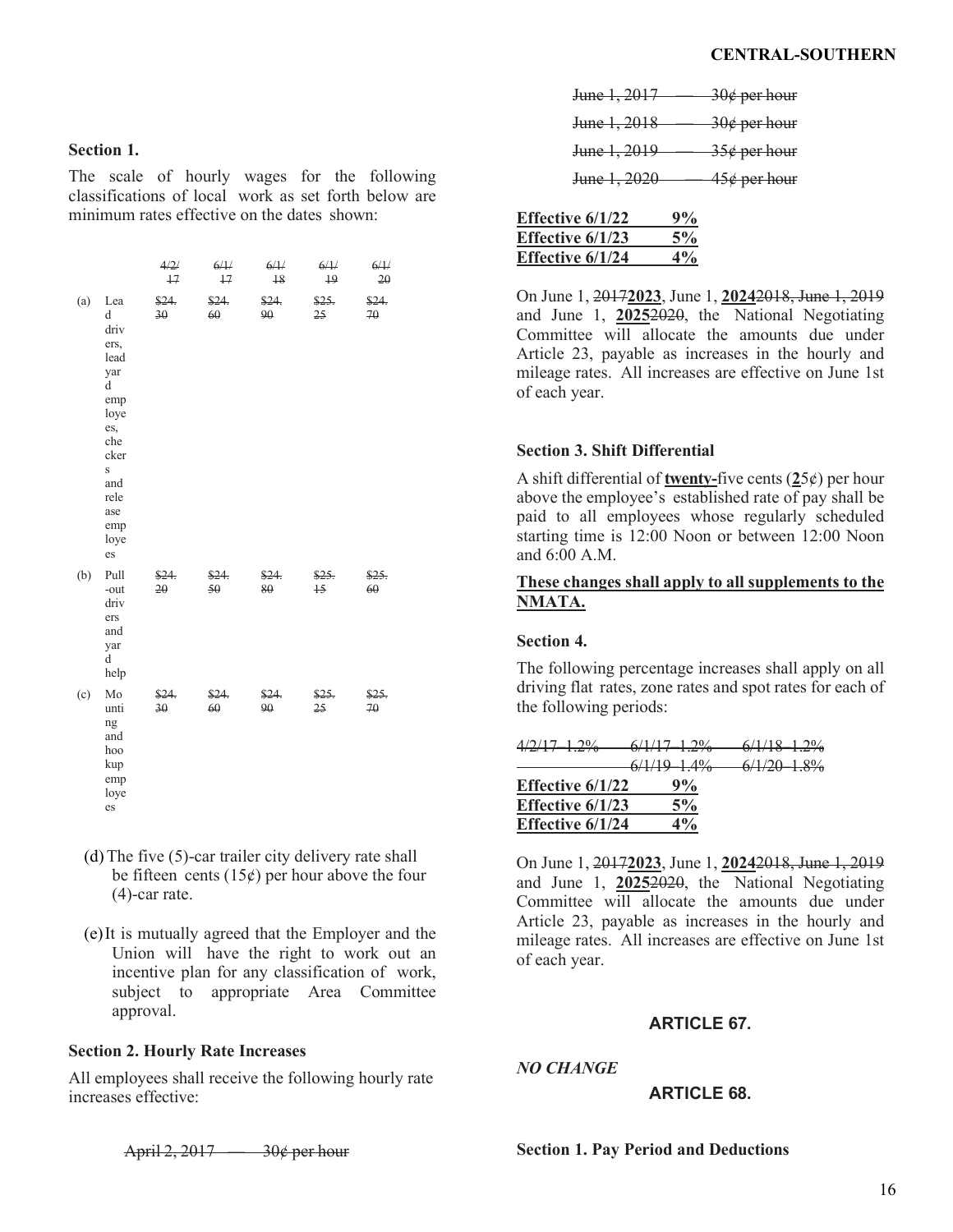All employees shall be paid weekly; however, the Employer may have a hold back of two (2**one (1**) weeks subject to approval of the appropriate Area Committee.

Employees' payday shall be no later than the ending of their last weekly, bi-weekly or bi-monthly pay period, except in cases beyond the Employer's control. In case there is a delay after twenty-four (24) hours a supplemental method of payment will be made.

Casual employees shall be paid not later than twentyfour (24) hours after the end of their working period.

## **ARTICLE 69.**

### *NO CHANGE*

#### **ARTICLE 70. TERMINATION CLAUSE** *NO CHANGE*

IN WITNESS WHEREOF the parties hereto have set their hands and seals this  $\frac{2017}{100}$ , to be effective as of September 1, 2015**June 1, 2022**.

## **FOR THE UNION**

LOCAL UNION NO<sub>,</sub> affiliate of International Brotherhood of Teamsters.

By

(Signed)

Its

(Title)

### **FOR THE COMPANY**

(Company)

By

(Signed)

Its

(Title)

# **PART IV—GARAGE**

**ARTICLE 71.**

*NO CHANGE*

### **ARTICLE 72.**

#### **Section 7. Day Off**

(a) The subject matter of a day off in a calendar week for hourly employees shall be a proper subject matter for Local Rider negotiations. If parties are unable to arrive at an agreement on this subject matter, then either party may present the deadlocked issue to the appropriate Area Committee for disposition and that Committee's ruling shall be final and binding upon both parties.

(b) If an employee wants time off work on Saturday, Sunday or a holiday (or scheduled days' off), the employee must submit a seventy-two (72)-hour notice to the Employer, in writing, for such time off. The Employer will permit up to fifteen percent  $(15%)$  of the working board to be off and the system of applying the fifteen percent (15%) is to be handled locally. **Percentages of one-half and over shall be rounded up to the next whole number.**

### **ARTICLE 73.**

#### **Section 1. Wage Scale**

The minimum scale of hourly wages for the following classifications of work shall be:

Effective Classification 4/2/17 6/1/1 6/1/ 6/1/1 7 18  $\mathbf{Q}$ 6/1/20 Lead person (See Note 1) Welder, Layout person, Diesel Mechanics, Automotive Electricians Combination Welder **Mechanic** \$24.63 \$25.0 \$25. \$25.8 3 43 3 \$26.33 Journeyman \$24.53 \$24.9 \$25. \$25.7 **Mechanics** 3 33 3 \$26.23 Painter and/or \$24.43 \$24.8 \$25. \$25.6 **Sandblaster** 3 23 3 \$26.13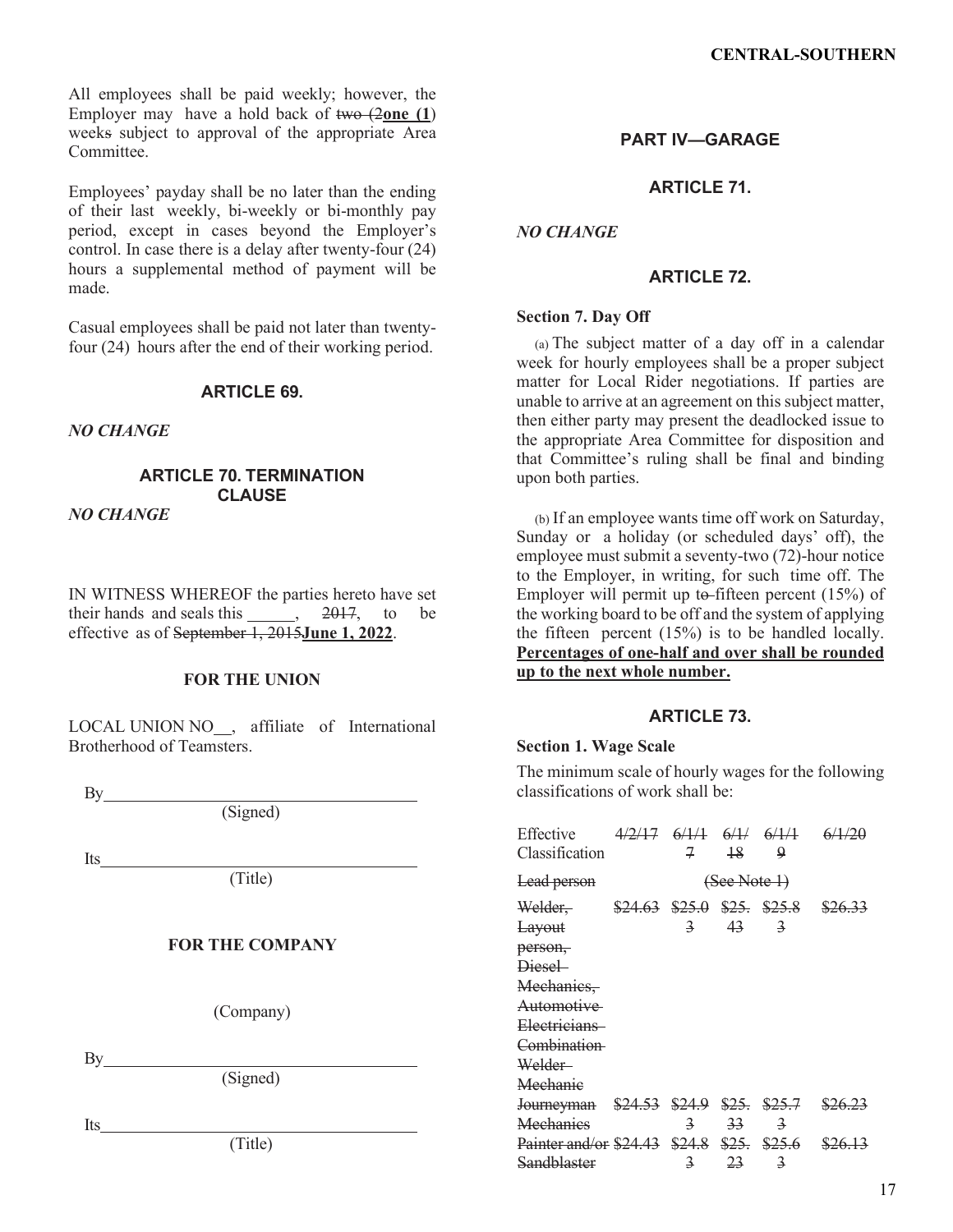| Effective<br>Classification                                    | $4/2/17$ $6/1/1$ $6/1/1$ $6/1/1$ | 7                       | $\frac{18}{2}$  | 9                       |                                          |
|----------------------------------------------------------------|----------------------------------|-------------------------|-----------------|-------------------------|------------------------------------------|
| <del>Advanced</del><br>Apprentice<br>Mechanics<br>(See Note 2) |                                  | 3                       | $\overline{13}$ | $\overline{\mathbf{z}}$ | \$24.33 \$24.7 \$25. \$25.5 \$26.03      |
| Head-<br>Stockman                                              |                                  | A                       | 20              | $\theta$                | $$24.40$ $$24.8$ $$25.$ $$25.6$ $$26.10$ |
| Stockroom-<br>Clerks                                           | \$24.13 \$24.5 \$24. \$25.3      | $\overline{\mathbf{z}}$ | 93              | $\overline{\mathbf{z}}$ | \$25.83                                  |
| Helper (See \$24.30 \$24.7 \$25. \$25.5<br>Note 3)             |                                  | Ĥ                       | $\overline{10}$ | $\theta$                | \$26.00                                  |
| <b>Washers</b><br>and Porters<br>New Hires                     | $$23.64$ $$24.0$ $$24.3$ $$24.8$ | 4                       | 44              | 4                       | \$25.34                                  |

Any employee in any classification receiving a higher rate than the minimum rate for that classification shall receive the full increase granted in this contract.

| Effective $6/1/22$ | <b>\$4.00</b> |
|--------------------|---------------|
| Effective $6/1/23$ | $5\%$         |
| Effective $6/1/24$ | $4\%$         |

On June 1, 2017**2023**, June 1, **2024**2018, June 1, 2019 and June 1, **2025**2020, the National Negotiating Committee will allocate the amounts due under Article 23, payable as increases in the hourly and mileage rates. All increases are effective on June 1st of each year.

**Pay for diesel mechanics shall be increased by \$4.00 per hour effective 6/1/22. The negotiated contractual increases will apply to that new base rate each year thereafter.**

**An extra \$0.20 per hour above a mechanic's regular rate of pay shall be paid for each ASE certification obtained and maintained; and an additional \$0.20 per hour shall be paid for a welder certification.**

## **Any additional pay for advanced certifications required by the Company shall be subject to local agreement.**

Note 1: Lead person shall be paid an additional thirtyfive cents (35¢**one dollar (\$1.00**) per hour over and above his classification rate of pay.

**Note 2:** The classification of advanced apprentice mechanics shall carry a starting rate as set forth above and shall progress at the rate of five cents  $(5¢)$  per hour at the end of each six (6) month period until the classification and rate of journeyman mechanic is

reached.

**Note 3:** Any individual who has actually worked in the helper classification two (2) years or longer may request a promotion to the classification of advanced apprentice mechanic, provided he is qualified to do the work, and such request must be made, in writing, to the Employer with a copy to the Union. With respect to the written requests that have been submitted, garage seniority shall prevail. If the Employer disagrees as to the employees' qualification, then same shall be subject to the grievance procedure of the contract.

**Note 4:** The Employer and the Union, parties to this Agreement, shall establish and maintain a Qualification Committee to afford to any employee who may desire to move to a higher classification the opportunity to try to qualify for such job opportunity.

# **Section 2. Shift Differential**

A shift differential of five cents (5¢) **five percent (5%)** per hour above the employee's established rate of pay shall be paid to all employees**diesel mechanics** whose regularly scheduled starting time is **6:00 p.m.**11:00 a.m. or between **6:00 p.m.**11:00 **a.m.** and **4:00**6:00 a.m. **A two percent (2%) shift differential shall be paid for shifts starting between 11:00 a.m. and 6:00 p.m.** 

## **Section 5. Coveralls and Eyewear**

The Employer shall arrange for and assume the cost of one (1) uniform change for each scheduled work day.

Where required, the Employer shall supply safety eye wear to employees. **If an employee needs prescription safety glasses, the company will reimburse him/her up to \$100 per year for those glasses upon presentation of receipt.**

Where climatic conditions warrant, the issue of winter weight coveralls will be considered a proper subject for local rider negotiations.

Any Employer presently furnishing uniforms (shirts and pants) or coveralls in excess of that outlined above, shall maintain such practice.

If mechanics are required to go outside, the Employer will furnish rain gear and boots or rubbers.

When an employee is required to wear a specific type of shoe/boot, the Employer will reimburse the employee for the entire cost.

**Section 7.**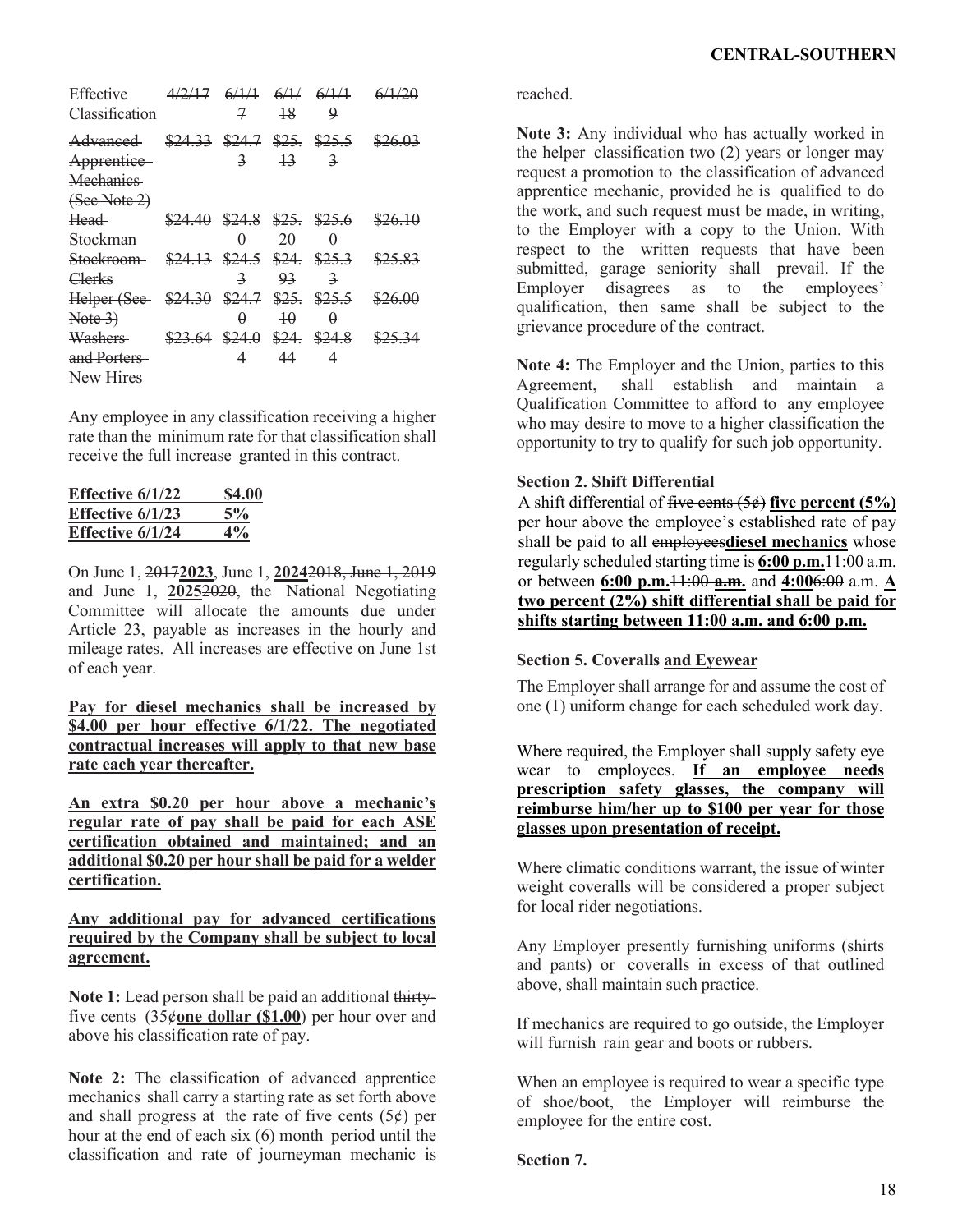The Employer shall furnish all power tools—and replace broken and worn out hand tools. Advanced apprentice mechanics are entitled to tool allowances where same exists.

## **Section 8.**

The Employer will provide insurance with respect to the mechanics tools and tool box covering those situations of forced entry to the shop or fire; however, the maximum liability shall not exceed fifteen**twenty** thousand dollars (\$15**20**,000.00). The mechanic must submit a signed, written and dated inventory to management in order to qualify for this insurance coverage, subject to Employer verification.

## **Section 11. Tool Allowance**

Tool allowance shall be subject to Local Rider negotiation. Any dispute concerning tool allowance, including the amount, shall be resolved in accordance with the provisions of Article 2, Section 7 of the National Master Agreement but shall be referred directly to the National Joint Arbitration Committee.

However, in no case will the increases be less than the following increases:

Effective April 2, 2017 — additional 1.2% increase Effective June 1, 2017 — additional 1.2% increase Effective June 1, 2018 — additional 1.2% increase Effective June 1, 2019 — additional 1.4% increase Effective June 1, 2020 — additional 1.8%

increase

**Effective 12/1/22 and each year thereafter the Employer will provide a tool allowance of one thousand dollars (\$1,000.00) to diesel mechanics. This provision supersedes all Local Rider Agreements; except Local Rider Agreements which provide a higher tool allowance, in which case mechanics currently receiving such higher amount shall be red-circled.**

**The tool allowance is to be paid in the first pay period of December each year.**

**ARTICLE 74.**

*NO CHANGE*

**ARTICLE 75.**

# **Section 1. Pay Period and Deductions**

All employees shall be paid weekly; however, the Employer may have a hold back of two (2**one (1**) weeks subject to approval of the appropriate Area Committee. Casual employees shall be paid not later than twenty-four (24) hours after the end of their working period.

Employees' payday shall not be later than the ending of their last weekly pay period, except in cases beyond the Employer's control. In case there is a delay after twenty-four (24) hours, a supplemental method of payment will be made.

# **ARTICLE 76.**

*NO CHANGE*

# **ARTICLE 77. VACATIONS**

# *NO CHANGE*

# **ARTICLE 78. TERMINATION CLAUSE**

# *NO CHANGE*

IN WITNESS WHEREOF the parties hereto have set their hands and seals this  $\frac{2017}{100}$ , to be effective as of September 1, 2015**June 1, 2022**.

## **FOR THE UNION**

LOCAL UNION NO<sub>,</sub> affiliate of International Brotherhood of Teamsters.

 $By$ 

Its\_

(Signed)

(Title)

# **FOR THE COMPANY**

(Company)

By

(Signed)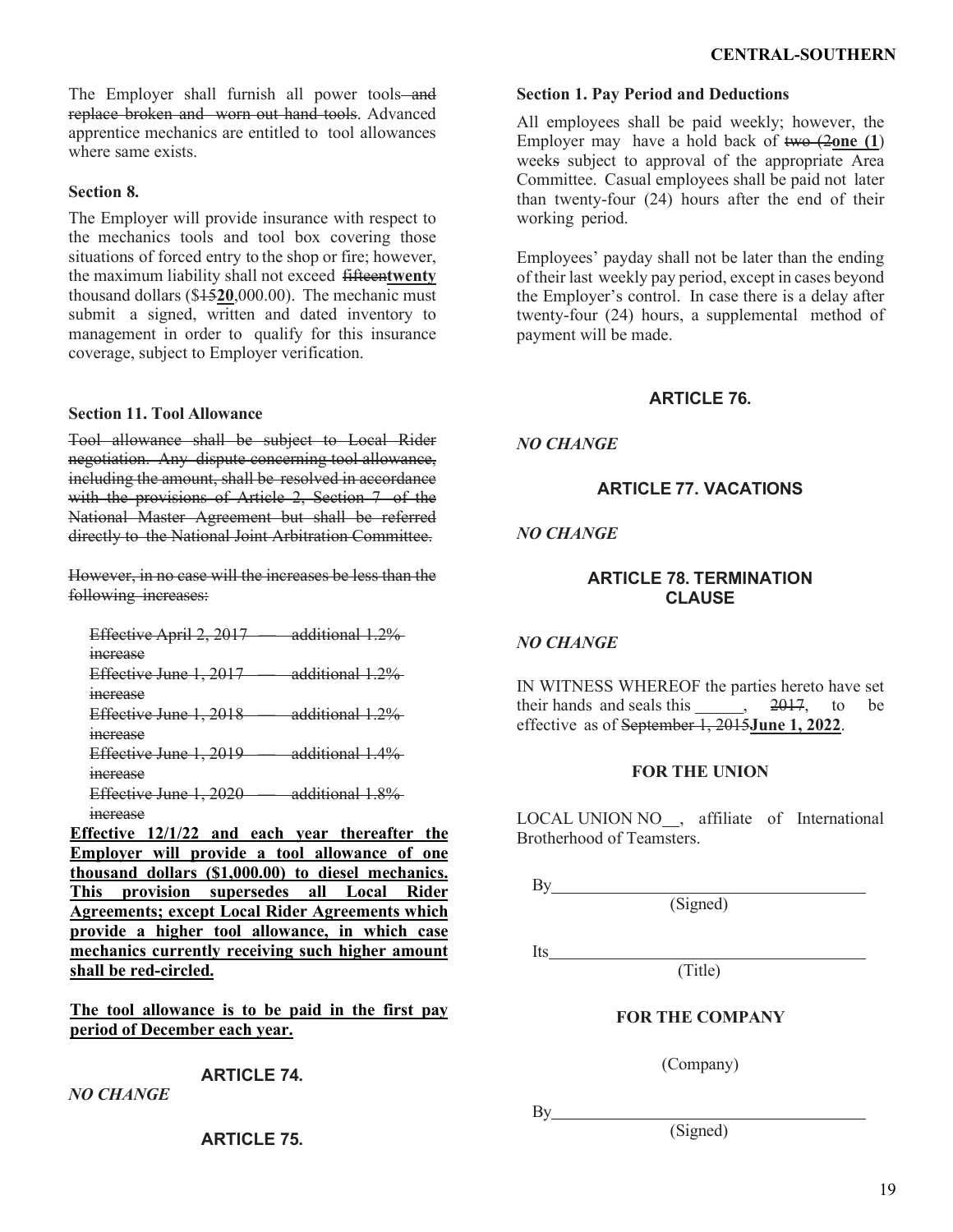Its

(Title) **PART V—DRIVEAWAY**

# **ARTICLE 79. SCOPE OF AGREEMENT**

*NO CHANGE*

**ARTICLE 80. STEWARDS**

*NO CHANGE*

# **ARTICLE 81. SENIORITY**

*NO CHANGE*

# **ARTICLE 82. REPORTING AND DISPATCH TIME**

**(A**) All drivers must report for work within two (2) hours after being notified by the Employer to so report, provided that such driver has had a legal rest period unless otherwise agreed to. Local dispatch procedure shall prevail. No driver shall be penalized for refusing to go out on the following legal holidays: Labor Day, Thanksgiving Day, Christmas Eve, Christmas Day and New Year's Day. This paragraph does not apply to local operations.

If a driver is given a trip subsequent to dispatch and the same is toward or beyond the home terminal, the driver must take same. If the trip is not in the direction of the home terminal, however, it will be the driver's option whether or not to accept the trip.

**B. (1) Non-Vaccinated Driver(s) – Home Terminal Drivers who are not "vaccinated" in accordance with Canadian vaccination laws or ordinances will be able to pick in seniority order at their home terminal, unless the non-vaccinated driver(s) will displace vaccinated driver(s) at dispatch based on seniority and their inability to enter Canada. Nonvaccinated driver(s) who force senior drivers on a Canadian load will only be able to take a 600-mile trip or less. If no trip exists under 600 miles, driver(s) will not be dispatched. This subsection**  will be null and void if driver(s) who are not **vaccinated are allowed to enter Canada.** 

**B. (2) Non-Vaccinated Driver(s) – Backhaul Terminal**

**Drivers who are not "vaccinated" in accordance with Canadian vaccination laws or ordinances will be able to pick in seniority order at a backhaul terminal, unless the non-vaccinated driver(s) will displace vaccinated driver(s) at dispatch based on seniority and their inability to enter Canada. Nonvaccinated driver(s) who force senior drivers on a Canadian load. At that point, the non-vaccinated driver would be sent home. This subsection will be null and void if driver(s) who are not vaccinated are allowed to enter Canada.**

# **ARTICLE 83. VACATIONS**

## **Section 1.**

(a)An annual vacation of one (1) week with pay shall be granted to all employees who have worked twelve (12) months for the first (1st) year and each year thereafter up to the (3rd) third year; a vacation of two (2) weeks with pay shall be granted to all employees who have been employed three (3) years and worked ten (10) months of the third (3rd) year and for each year thereafter up to the ninth (9th) year; a vacation of three (3) weeks with pay shall be granted to all employees who have been employed nine (9) years and worked ten (10) months of the ninth (9th) year and for each year thereafter up to the fifteenth (15th) year; a vacation of four (4) weeks with pay shall be granted to all employees who have been employed fifteen (15) years and worked ten (10) months of the fifteenth (15th) year and for each year thereafter. A vacation of five (5) weeks with pay shall be granted to all employees who have been employed twenty (20) years and worked ten (10) months of the twentieth (20th) year. **A vacation of six (6) weeks with pay shall be granted to all employees who have been employed twenty-five (25) years and worker ten (10) months of the twenty-fifth year and for each year thereafter.**

(b) Employees will be allowed to take two (2) weeks of vacation one (1) day at a time. In order for an employee to be eligible he/she must satisfy present eligibility requirements in addition to the following:

(1) Employees must be eligible for one (1) or more weeks vacation.

(2) Employee must give seven (7) **three (3**) days written notice to his/ her Employer. The Employer must respond in writing within forty-eight (48) **twenty-four (24)** hours, excluding Saturdays, Sundays or holidays. **Up to five (5) such days, however, may be taken without prior notice.**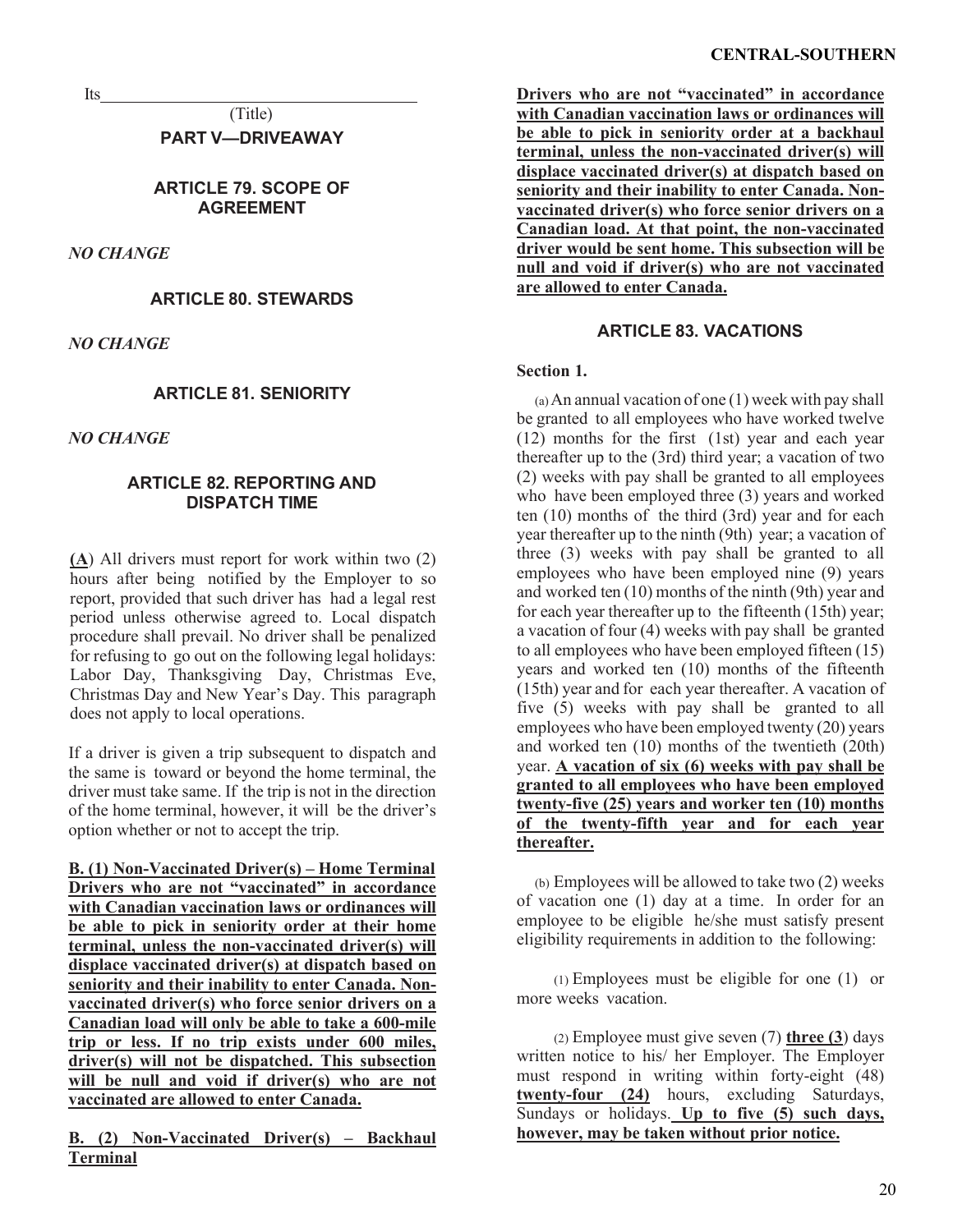(3) The number of employees, if any, entitled to be off on any given day shall be in accordance with the seniority of the employees consistent with efficient operations.

(4) A vacation day may not be used the work day prior to or after a holiday or in a workweek in which the employee has not worked at least one (1) day unless mutually agreed in writing by the Employer and employee.

(5) An employee will be allowed to use only two (2) weeks of vacation one day at a time during the vacation year.

(6) Employee must notify his/her Employer (Article 83, Section 3) of his/her intent to use vacation one day at a time. The employee does not have to select the days he/she wishes to use at that time.

(7) The Local Union and Employer will use this section unless mutually agreed otherwise.

(8) Notwithstanding the provisions of Section 3(a) above, when the employee takes the first segment of such segmented vacation, he/she will be paid for a full week's vacation in the payroll period prior to the employee's first scheduled segment. The remaining segments shall be taken without pay.

(c) To qualify for the first (1st) vacation, the employee must be employed for twelve (12) months and be on the active seniority list at the end of the first (1st) twelve month period. If the employee is not on the active seniority list at the end of the first (1st) twelve month period, the employee shall be eligible to receive the first vacation when the employee returns to the active seniority board; to qualify for each vacation period thereafter, it is sufficient if the employee works ten (10) months out of the twelve (12)-month period, but in no event can the employee earn more than one (1) vacation in each twelve (12) month period.

(d) Any employees who have quit, been discharged, or laid off before they have worked ten (10) months shall be entitled to the vacation pay earned on a pro rata basis provided they have worked the first (1st) full year. Employees who are laid off and are eligible for any vacation benefits under this Section shall not receive their vacation pay until their vacation anniversary date.

## **ARTICLE 84. HOLIDAYS**

### **Section 1.**

The following holidays will be observed: Fourth of July, Labor Day, Thanksgiving Day, day following

Thanksgiving Day, Christmas Eve, Christmas Day, New Year's Day, Memorial Day, Good Friday, **Martin Luther King, Jr. Day,** and a personal day. **Personal holiday(s) can be taken with seventy-two (72) hours advance notice to the Employer subject to the guidelines issued by the National Negotiating Committee.**

## **ARTICLE 85. PAY CONDITIONS**

### **Section 4.**

The drivers and garage and yard employees shall be paid weekly, unless mutually agreed otherwise. However, the Employer may have a holdback of two-(2) **one (1)** week subject to approval of the appropriate Area Joint Arbitration Committee.

### **ARTICLE 86. SPECIAL DRIVERS**

## *NO CHANGE*

### **ARTICLE 87. RETURN TRANSPORTATION**

### **Section 2.**

(a) Drivers shall be reimbursed for rail or bus fare whichever is higher, no receipt necessary, on all trips up to three hundred (300) miles. Any change in such rates shall be reflected in the fare paid to the driver.

(b) Coach plane fare shall be allowed on trips over three hundred (300) miles from the home terminal or next pickup point based on Household Goods pointto-point mileage. A Local Union and an Employer, by mutual agreement, can work out a mileage allowance in lieu of coach plane fare. When a mileage allowance is worked out in lieu of actual coach plane fare in a Local Rider, no receipt will be necessary; however, in absence of such an agreement, a receipt will be necessary before a driver will be reimbursed. Existing Local Rider conditions shall not be affected by provisions of this paragraph. **Drivers will be given the backhaul rate when driving a rental car.**

(c) The Employer may require that drivers use the least expensive airfare available as long as drivers are not denied work opportunity and are not unreasonably delayed as the result of having been compelled to accept the least expensive airfare.

(d) (1) After a reasonable ETA at the airport is mutually established, the Employer shall either: assign the driver the available flight that is scheduled to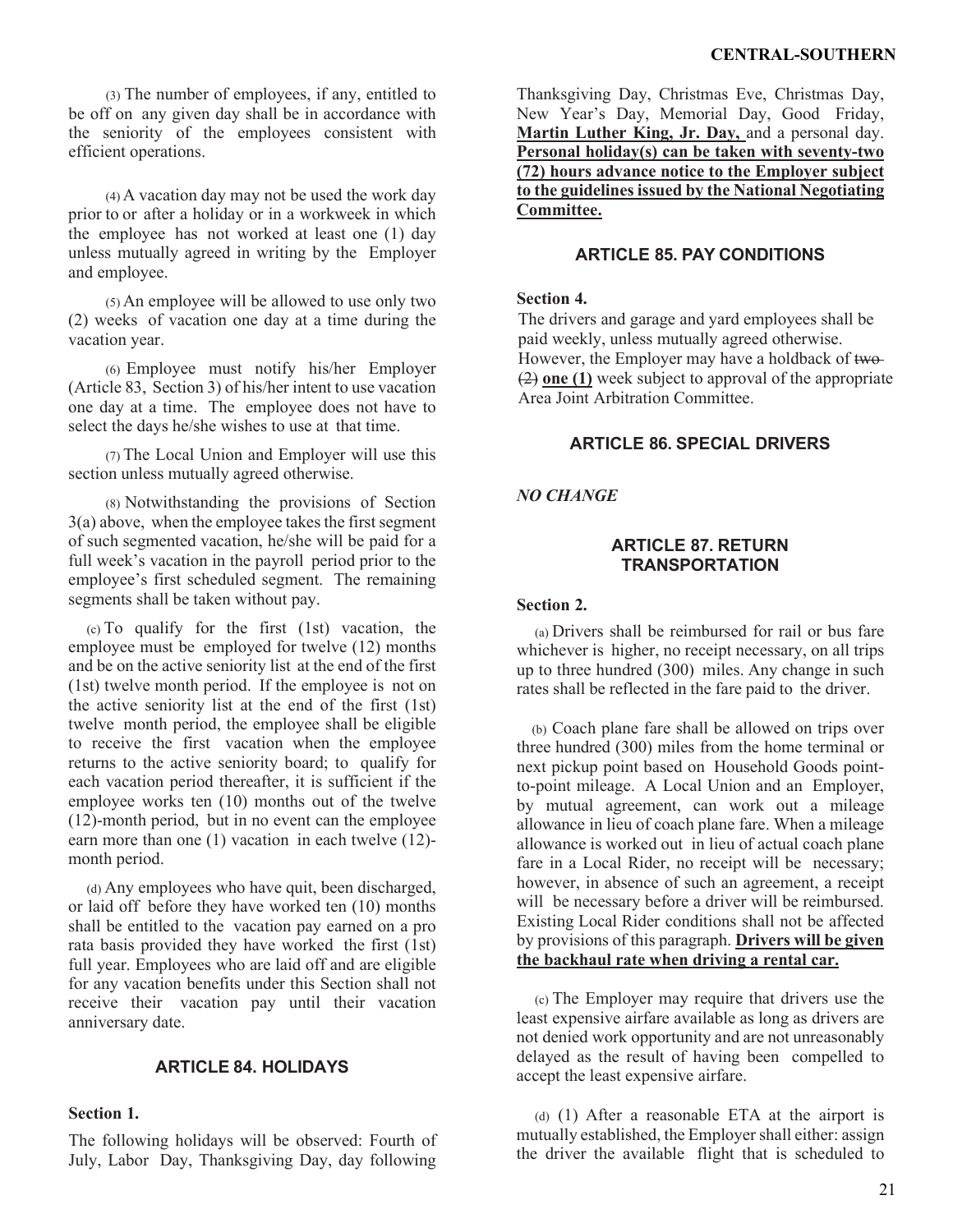arrive the earliest at the return destination, or choose a different flight and compensate the driver at the appropriate hourly rate for all time  $\frac{1}{2}$  in excess of one  $(1)$ hour the driver is delayed in arriving when comparing the scheduled arrival time of the earliest available flight with the scheduled arrival time of the flight chosen by the Employer.

# **The Employer will pay a penalty of six (6) hours for any return flight with more than one stop after eight (8) hours or more and three (3) hours of penalty pay less than eight (8) hours.**

If the delay above causes a driver to miss dispatch for the next day, the Employer will be required to make a maximum of one (1) day pension contribution, provided the driver makes the next available dispatch and provided further that the driver did not make five (5) days pension contribution for that week.

(2) Drivers who miss a flight through no fault of their own shall either be assigned the available flight that is scheduled to arrive the earliest at the return destination or a different flight and be compensated for all hours in excess of two (2) hours the driver is delayed in arriving when comparing the scheduled arrival time of the earliest available flight with the scheduled arrival time of the flight assigned by the Employer.

While establishing any flight, whether the original or the subsequent replacement flight, if the ticket cost of the least expensive airfare and an earlier flight does not exceed \$50.00, the Employer will give the driver the flight of his/her choice, provided the extra cost does not exceed the \$50.00.

(e)A driver may utilize his/her ticket to arrange for an earlier return on any airline, whether relating to the original established flight or any subsequent replacement flight, as long as said exchange does not exceed a \$50.00 cost to the Employer. If the driver in arranging for any flight change from that established by the Employer either originally or subsequently, realizes a savings to the Employer, the savings will be divided equally between the driver and the Employer.

(f) All drivers must turn in their boarding pass and seat assignment ticket receipts and stubs and all refund documentation with their trip papers.

# **Section 3. Driver's Return Option – Home Domicile**

**The following will apply to all trips out of a driver's home domicile (Pool and Intra-Area) for the purpose of getting a driver back to his/her home domicile:** 

- **(a) A driver who starts his/her 7-day work week from his/her home terminal can elect to return to his/her home domicile after driving at least 2,200 miles within that 7-day week. If a driver is withn 300 miles of a backhaul location at his/her last delivery, driver may be required to take a backhaul.**
- **(b) A driver who starts his/her their 7-day work week from his/her home terminal and who is in a backhaul situation during that work week can elect to return to his/her home domicile after delivering 8 units or more within that 7 day week.**
- **(c) A driver who starts his/her 7-day work week from his/her home terminal and takes multiple trips out of his/her home domicile during that work week can elect to return to his/her home domicile after logging at least 63 hours of compensated time during that 7-day week.**

**Nothing herein shall preclude a driver from staying out on the road in the dispatch system delivering units. When a driver has taken dispatch from his/her home terminal/domicile and any of the events described in subparagraphs (a), (b) or (c) has been met, the affected driver shall have an unrestricted right to return to his/her domicile and the Company shall be responsible for ensuring his/her return without delay. Drivers shall be afforded 2 days off in their seven-day work period but shall not have the right to take four consecutive days off in that period. Notwithstanding the foregoing, however, drivers utilizing subparagraph (b), above, and the trips covered therein fall under the Pool Agreement will still be eligible for the three days off provided for under the Pool Agreement.**

# **ARTICLE 88. PAID-FOR TIME**

*NO CHANGE*

# **ARTICLE 89. ACCESSORIAL CHARGES**

# **Section 1.**

The accessorial rates are increased **12% on June 1, 2022, 4% on June 1, 2023, and 4% on June 1, 2024**2.0% on April 2, 2017, 2.0% on June 1, 2017 ,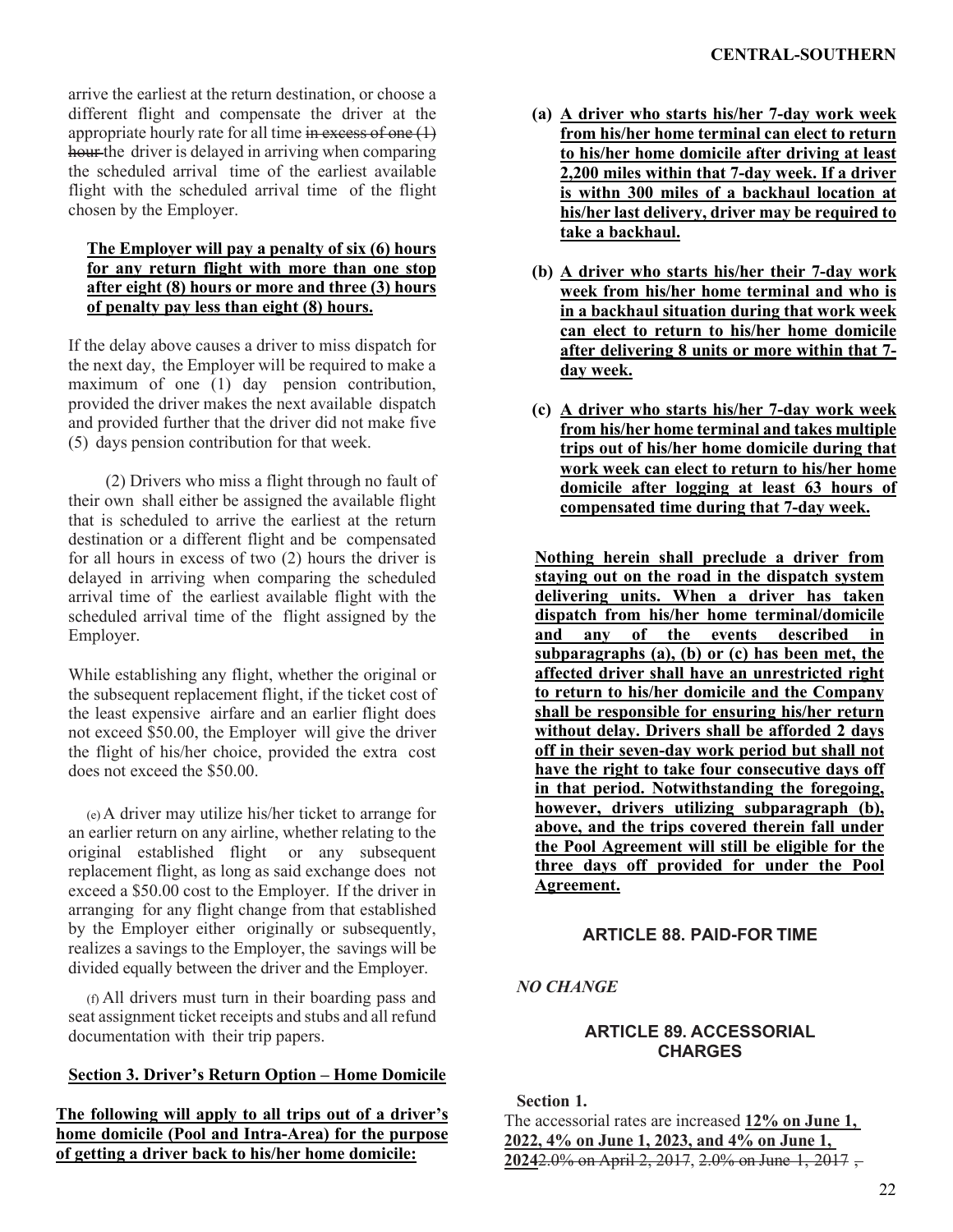2.0% on June 1, 2018, 2.0% on June 1, 2019 and 2.0% on June 1, 2020.

### **Section 2. Governors, Baffle Plates**

(a) If drivers are required to install or remove governors and/or return the same, they shall be paid as follows:

| 4/2/17 | \$4.29 |
|--------|--------|
| 6/1/17 | \$4.38 |
| 6/1/18 | \$4.47 |
| 6/1/19 | \$4.56 |
| 6/1/20 | \$4.65 |

(b) If drivers are required to install and/or remove baffle plates and/or return the same, they shall be paid as follows:

| 4/2/17 | \$3.32 |
|--------|--------|
| 6/1/17 | \$3.39 |
| 6/1/18 | \$3.46 |
| 6/1/19 | \$3.53 |
| 6/1/20 | \$3.60 |

#### **Section 3. Brakes-Lights**

All present established practices pertaining to installation of brakes and lights shall continue. Drivers required to install or remove brakes, including hoses, shall be paid for such work as follows:

| 4/2/17 | \$4.83 |
|--------|--------|
| 6/1/17 | \$4.93 |
| 6/1/18 | \$5.03 |
| 6/1/19 | \$5.13 |
| 6/1/20 | \$5.23 |

#### **Section 4. Towbars, Hook or Unhook**

(a) When a driver is required to hook up a towbar unit, the rate paid for each hookup in addition to his mileage rates shall be as follows:

| 4/2/17 | \$11.79 |
|--------|---------|
| 6/1/17 | \$12.03 |
| 6/1/18 | \$12.27 |
| 6/1/19 | \$12.52 |
| 6/1/20 | \$12.77 |

(b) When a driver is required to unhook towbars at destination, the rate paid shall be as follows:

| 4/2/17 | \$9.66  |
|--------|---------|
| 6/1/17 | \$9.85  |
| 6/1/18 | \$10.05 |
| 6/1/19 | \$10.25 |

 $6/1/20$   $$10.46$ 

#### **Section 5. Saddle or Bolster Mount**

(a) When a driver is required to hook up saddle mount or bolster away from company terminal, the rate paid shall be as follows:

| 4/2/17            | <del>\$14.15 (per deck)</del> |
|-------------------|-------------------------------|
| <del>6/1/17</del> | <del>\$14.43 (per deck)</del> |
| <del>6/1/18</del> | <del>\$14.72 (per deck)</del> |
| <del>6/1/19</del> | \$15.01 (per deck)            |
| <del>6/1/20</del> | \$15.31 (per deck)            |

(b)When the hookup, saddle mount or bolster is accomplished at the company terminal by the driver, the rate paid shall be as follows:

| 1/1/17<br><del>7/1/17</del> | \$14.15 (per deck)  |
|-----------------------------|---------------------|
| 6/1/17<br><del>0/1/17</del> | \$14.43 (per deck)- |
| 6/1/1Q<br><del>0/1/10</del> | \$14.72 (per deck)  |
| 6/1/10                      | \$15.01 (per deck)  |
| <del>0/1/17</del>           |                     |
| 6/1/20                      | \$15.31 (per deck)  |

(c) When a driver is required to dismount, saddle mount or bolster mount at destination, the rate paid shall be as follows for dismounting:

| 4/2/17            | <del>\$11.79 (per deck)</del> |
|-------------------|-------------------------------|
| 6/1/17            | <del>\$12.03 (per deck)</del> |
| 6/1/18            | \$12.27 (per deck)            |
| 6/1/19            | <del>\$12.52 (per deck)</del> |
| <del>6/1/20</del> | \$12.77 (per deck)            |

#### **Section 6. Full Mounts**

When a driver is required to dismount full mounts, the driver shall be paid as follows in addition to his regular wages:

| 4/2/17 | \$25.57 |
|--------|---------|
| 6/1/17 | \$26.08 |
| 6/1/18 | \$26.60 |
| 6/1/19 | \$27.13 |
| 6/1/20 | \$27.67 |

A full mount vehicle shall be considered to be one unit in a combination.

#### **Section 7. Drive Shafts**

(a) When a driver is required to remove a drive shaft, the rate paid shall be as follows:

| 4/2/17 | \$3.32 |
|--------|--------|
| 6/1/17 | \$3.39 |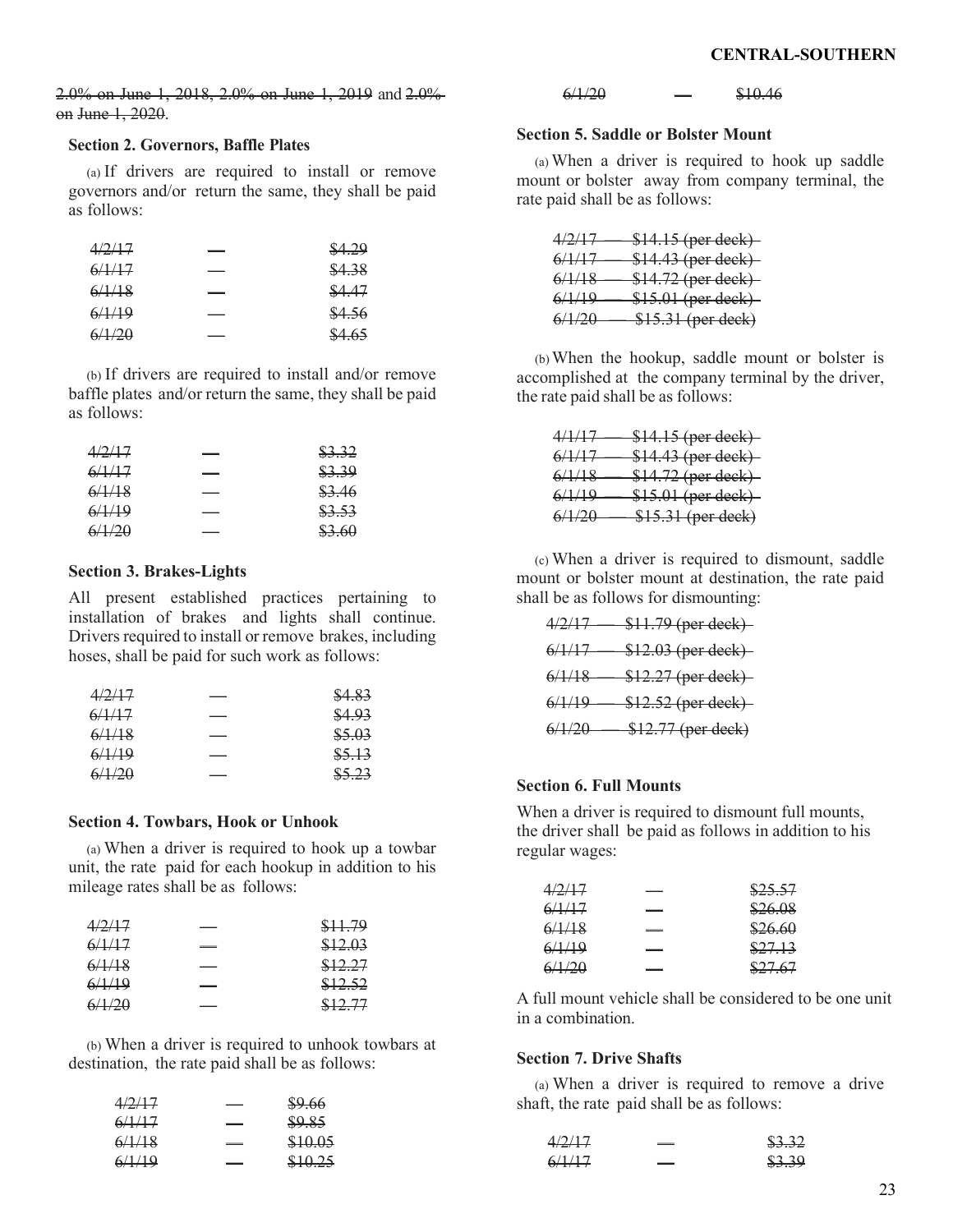| 6/1/18 | \$3.46 |
|--------|--------|
| 6/1/19 | \$3.53 |
| 6/1/20 | \$3.60 |

(b) When a driver is required to replace a drive shaft, the rate paid shall be as follows:

| 4/2/17 | \$3.32 |
|--------|--------|
| 6/1/17 | \$3.39 |
| 6/1/18 | \$3.46 |
| 6/1/19 | \$3.53 |
| 6/1/20 | \$3.60 |

## **Section 8. Batteries**

When a driver is required to install, remove and ship batteries, the rate paid shall be as follows for each physical battery as follows:

| 4/2/17 | \$4.29 |
|--------|--------|
| 6/1/17 | \$4.38 |
| 6/1/18 | \$4.47 |
| 6/1/19 | \$4.56 |
| 6/1/20 | \$4.65 |

### **Section 9. Axle Shafts**

(a)When a driver is required to remove axle shafts, the rate paid shall be as follows:

| \$3.32 |
|--------|
| \$3.39 |
| \$3.46 |
| \$3.53 |
| \$3.60 |
|        |

(b)When a driver is required to replace axle shafts, the rate paid shall be as follows:

| 4/2/17 | \$3.32 |
|--------|--------|
| 6/1/17 | \$3.39 |
| 6/1/18 | \$3.46 |
| 6/1/19 | \$3.53 |
| 6/1/20 | \$3.60 |

### **Section 10. Tandems**

(a) When a driver is required to tie-up tandems, the rate paid shall be as follows:

| 4/2/17 | \$4.29 |
|--------|--------|
| 6/1/17 | \$4.38 |
| 6/1/18 | \$4.47 |
| 6/1/19 | \$4.56 |
| 6/1/20 | \$4.65 |
|        |        |

(b) When a driver is required to untie tandems, the rate paid shall be as follows:

| 4/2/17 | \$4.29 |
|--------|--------|
| 6/1/17 | \$4.38 |
| 6/1/18 | \$4.47 |
| 6/1/19 | \$4.56 |
| 6/1/20 | \$4.65 |

### **Section 11. Split Deliveries**

Drivers shall be paid a flat rate for each delivery after the delivery, except when the Employer pays the highest combination rate to the final destination, but in no event less than provided below:

| 4/2/17 | \$6.41 |
|--------|--------|
| 6/1/17 | \$6.54 |
| 6/1/18 | \$6.67 |
| 6/1/19 | \$6.80 |
| 6/1/20 | \$6.94 |

### **Section 12. Dismounting Wheels**

When drivers are required to mount or dismount wheels with tires mounted, size 8 x 25 or larger, they shall be paid a flat rate per wheel per operation for such work as performed by the driver as follows:

| 4/2/17 | \$4.15 |
|--------|--------|
| 6/1/17 | \$4.23 |
| 6/1/18 | \$4.31 |
| 6/1/19 | \$4.40 |
| 6/1/20 | \$4.49 |
|        |        |

#### **Section 13. Installation of Mud Flaps**

Drivers are to be paid as follows for each installation of mud flaps:

| 4/2/17 | \$4.15 |
|--------|--------|
| 6/1/17 | \$4.23 |
| 6/1/18 | \$4.31 |
| 6/1/19 | \$4.40 |
| 6/1/20 | \$4.49 |

| Section 16.                                      |
|--------------------------------------------------|
| Driver will be paid an additional two (2) hours  |
| when using a manual hoist in temperatures at 100 |
| degrees or more.                                 |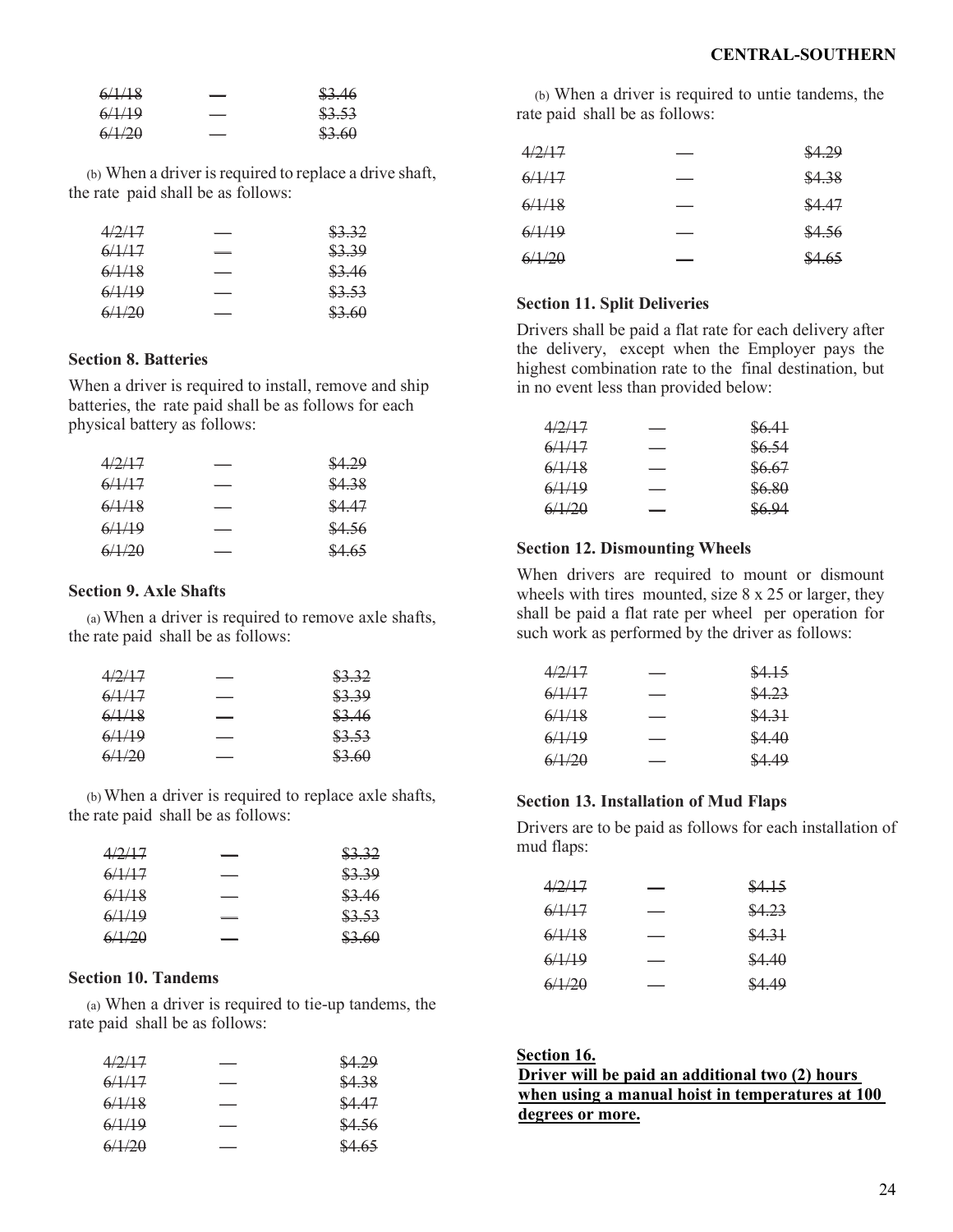## **ARTICLE 90. DAILY GUARANTEE**

Regular drivers who are called to work and put to work shall be guaranteed eight (8) hours' pay at the hourly rate, provided such drivers shall not be worked on a splitshift but on consecutive trips, and the drivers make themselves available for the full eight (8) hours. Time available will start by the first (1st) trip pulled by the driver.

The subject matter of time off on a weekend for drivers shall be proper subject matter for Local Rider negotiations.  $\overline{Up}$  to **F**fifteen percent (15%) of the drivers working should be afforded the weekend off subject to proper notice and existing conditions. **Percentages of .5 or more shall be rounded up.** If the parties are unable to arrive at an agreement on this subject matter, then either party may present the deadlocked issue to the appropriate Area Committee for disposition and that Committee's ruling shall be final and binding upon both parties.

# **ARTICLE 91. MILEAGE RATE**

### **Section 1.**

(a) Mileage rates (including "new business" and frozen) in effect to September 1, 2015**June 1, 2022**, shall be increased as follows:

| Effective 4/2/17        |        |
|-------------------------|--------|
| $2.0\%$                 |        |
| Effective 6/1/17        |        |
| $2.0\%$                 |        |
| Effective 6/1/18        |        |
| $2.0\%$                 |        |
| Effective 6/1/19        |        |
| $2.0\%$                 |        |
| Effective 6/1/20        |        |
| $2.0\%$                 |        |
| <b>Effective 6/1/22</b> | $12\%$ |
| <b>Effective 6/1/23</b> | 4%     |
| <b>Effective 6/1/24</b> | 4%     |

(b) The minimum mileage rate effective April 2, 2017 shall be \$0.47966 per mile and shall receive negotiated increases. Mileage rates in effect September 1, 2015 for all backhaul trips shall receive negotiated increases.

## **Section 13. Hourly Rates**

(a) Hourly rates in effect for driveaway drivers as of 9/1/15**June 1, 2022** shall be increased as follows:

| Effective $4/2/17$ |     | $2.0\%$ |
|--------------------|-----|---------|
| Effective 6/1/17   |     | 2.0%    |
| Effective $6/1/18$ |     | 2.0%    |
| Effective $6/1/19$ |     | 2.0%    |
| Effective $6/1/20$ |     | 2.0%    |
|                    |     |         |
| Effective 6/1/22   | 12% |         |
| Effective 6/1/23   | 4%  |         |
| Effective 6/1/24   | 4%  |         |
|                    |     |         |

The minimum hourly rates for driveaway drivers effective April 2, 2017 shall be \$18.52 per hour and shall receive negotiated wage increases.

## **ARTICLE 92. COST OF OPERATION**

#### **Section 5. Safety Incentive Program**

(a) Commencing January 1, 2017, a terminal-based incentive program shall be introduced each year based upon workers' compensation expenses from the prior year. To be eligible for the incentive payment, the employees must be on the active seniority list for the applicable year for which improvements are being compared. If workers' compensation costs fall below **5%**7.75% of terminal payroll expense for the prior year, all eligible employees will be given \$100.00 for each full month worked to a maximum incentive payment of \$1,200 payable by August 1st of the subsequent year. If workers' compensation costs fall between **5%**7.75% and **8%**9.75%, the incentive payment amount shall be \$50.00 for each full month worked to a maximum incentive payment of \$600 per eligible employee payable by August 1st of the subsequent year. In the event this incentive program becomes subject to Article 16 of the National Agreement, the parties agree to enter into negotiations for an alternative program.

(b) The Union shall have access to all relevant financial and operational information to verify the Employer's application of the Program. Under no circumstances will the parties review or discuss any individual employee workers' compensation case as part of this Program. The information reviewed by the parties will be annual aggregate financial and operational information on a terminal-by-terminal basis to determine compliance with the eligibility and payment of an incentive payment. Employer shall not apply the conditions of this Program, nor shall the Program be given any construction, in any manner that may discourage any employee from exercising his or her full legal and/or contractual rights, including rights under Article 30, Section 2 of the National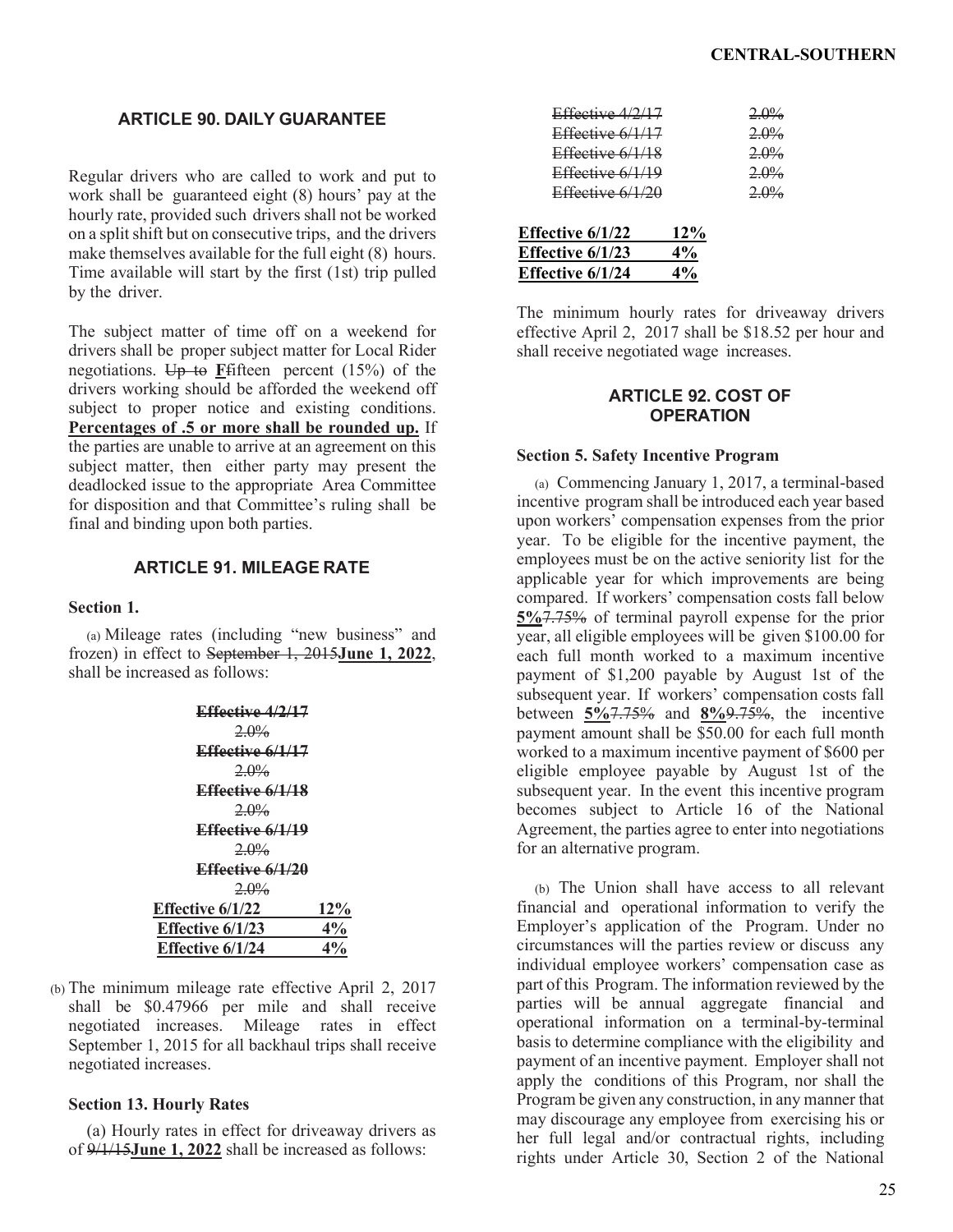Agreement.

# **ARTICLE 93. FLAT RATES**

The flat rates in effect **June 1, 2022**9/1/15 shall be increased as follows:

| 4/1/17 | $2.0\%$ |
|--------|---------|
| 6/1/17 | 2.0%    |
| 6/1/18 | $2.0\%$ |
| 6/1/19 | 2.0%    |
| 6/1/20 | $2.0\%$ |

| Effective 6/1/22        | 12% |
|-------------------------|-----|
| Effective $6/1/23$      | 4%  |
| <b>Effective 6/1/24</b> | 4%  |

# **ARTICLE 94. DRIVER UTILIZATION**

### *NO CHANGE*

## **ARTICLE 95. DAILY, OVERTIME, AND MINIMUM, GUARANTEE**

#### **Section 1.**

(a) Eight (8) consecutive hours (exclusive of onehalf (1/2) hour lunch period) shall constitute a standard workday. The lunch hour shall be taken in the middle of the shift, between the fourth (4th) and fifth (5th) hour on duty.

Forty (40) hours shall be the standard workweek to be worked in five (5) eight (8)-hour days: Monday through Friday where presently in effect; Tuesday through Saturday where presently in effect; unless changed by mutual agreement of the Local Union and the Employer.

(b) All hours worked in excess of eight (8) hours in any one

(1) day or forty (40) hours in any one (1) week shall be paid at the rate of time and one-half (1 1/2) the regular hourly rate, but not both.

No employee shall be required to work more than ten (10) hours in any one (1) shift. This shall not be applicable in cases of emergency including absenteeism and/or Acts of God, and/or unusually heavy releases by the shipper. Employees shall be required to work whatever hours the release gate is open.

(c) When one  $(1)$  or two  $(2)$  of the holidays designated herein occurs during an employee's scheduled workweek, the employee shall be paid time and one-half (1 1/2) the regular hourly rate for all hours worked in excess of thirty-two (32) hours or twenty-four (24) hours, respectively.

(d) The Employer agrees to notify the employee of overtime work as soon as possible.

Overtime and/or premium pay shall not be pyramided under this Part V.

(e)This Section shall not be construed as a guaranteed workweek.

(f) **Starting with the eighteenth**  $(18<sup>th</sup>)$  hour after **breakdown, the driver shall be allowed a meal and**  additional meals every fourth (4<sup>th</sup>) hour thereafter, **not to exceed three (3) meals in a twenty-four (24) hour period. Maximum meal allowance shall be thirty-five dollars (\$35.00) per day. Receipts for reimbursement shall be furnished to the Employer.**

### **Day Off**

(f) **(g)** The subject matter of a day off in a calendar week for hourly employees shall be a proper subject matter for Local Rider negotiations. If the parties are unable to arrive at an agreement on this subject matter then either party may present the deadlocked issue to the Appropriate Area Committee for disposition and the Committee's ruling shall be final and binding upon both parties.

If an employee wants time off work on Saturday, Sunday or a holiday (or scheduled off days), the employee must submit a seventy-two (72)-hour notice to the Employer, in writing, for such time off. The Employer will permit  $up$  to fifteen percent (15%) of the working board to be off and the system of applying the fifteen percent (15%) is to be handled locally. **Percentages of .5 and greater shall be rounded up.**

### **Section 3.**

(a) All employees working seven (7) consecutive days shall be paid double time for work performed on the seventh (7th) consecutive day. The rate of double the regular rate of pay shall be paid for work performed on Sundays and the following holidays:

Fourth of July, Labor Day, Thanksgiving Day, day following Thanksgiving Day, December 24th, Christmas Day, New Year's Day, Memorial Day, Good Friday**, Martin Luther King, Jr. Day** and a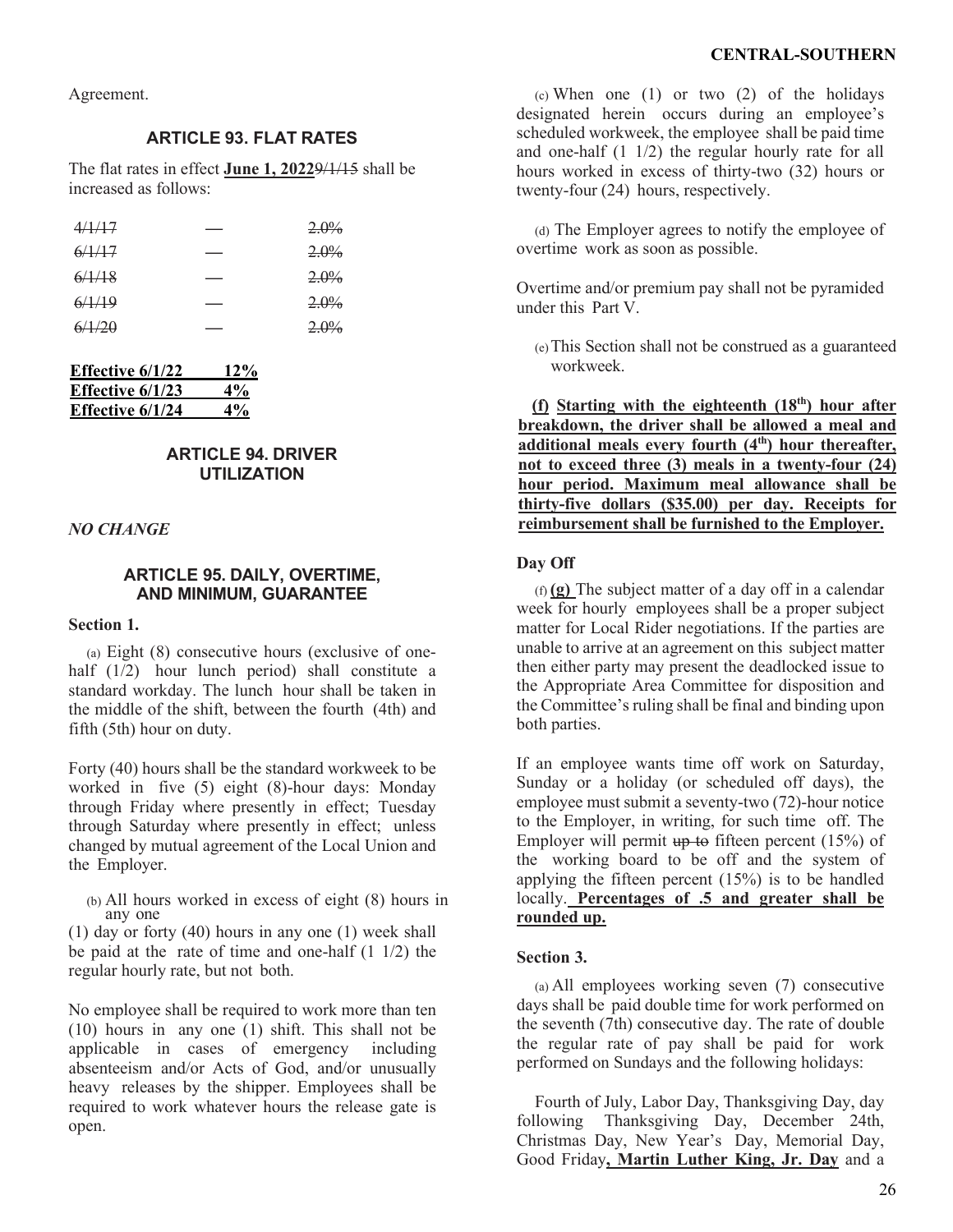personal holiday.

Premium pay for holiday work is in addition to the eight (8) hours' holiday pay provided for in Article 84. Premium pay for Sunday is contingent upon the employee having no uncompensated days off during his regularly-scheduled workweek. If, however, the employee loses work during the workweek through no fault of his own, he will not be deprived of double time pay for work performed on Sunday.

(b) Employees called in for Saturday work will receive time and one-half (1 1/2) for work performed on Saturday if they are off work due to sickness, onthe-job injury, funeral leave, jury duty, or recall from layoff during the regular workweek. However, the Employer has the right to request proof of illness or injury. If the employees are off work for any of the aforementioned reasons, the employees must notify the Employer of their availability for work. The same principle applies to flexible workweeks.

# **Section 5.**

**Drivers forced out on a run will be paid the applicable daily guarantee when utilizing the 34 hour restart.**

# **ARTICLE 96. HOURLY RATES AND CLASSIFICATIONS**

### **Section 1.**

The scale of hourly wages for the following classifications of local work shall be set forth in Local Riders and shall be increased as follows:

(a) Lead drivers, lead yard employees, checkers and release employees. **Due to the safety hazards that the lead yard/shop employee endure, there shall be a one (1) dollar (\$1.00) lead pay above the normal rate.**

| Effective April 2, 2017 2.0%       |          |
|------------------------------------|----------|
|                                    |          |
| Effective June 1, 2017             | $-2.0\%$ |
| <b>Effective June 1, 2018</b> 2.0% |          |
| Effective June 1, 2019 2.0%        |          |
| Effective June 1, 2020 2.0%        |          |
| Effective 6/1/22                   | $12\%$   |
| Effective 6/1/23                   | $4\%$    |
| <b>Effective 6/1/24</b>            | $4\%$    |

(b) Pull-out drivers and yard help. Effective April 2, 2017 2.0% Effective June 1, 2017 2.0% Effective June 1, 2018 2.0%

| Effective June 1, 2019  | $2.0\%$ |
|-------------------------|---------|
| Effective June 1, 2020  | $2.0\%$ |
| <b>Effective 6/1/22</b> | 12%     |
| Effective 6/1/23        | $4\%$   |
| <b>Effective 6/1/24</b> | 4%      |
|                         |         |

(c) Mounting and hookup employees.

| Effective April 2, 2017 | <del>2.0%</del>  |
|-------------------------|------------------|
| Effective June 1, 2017  | 2.0%             |
| Effective June 1, 2018  | 2.0 <sub>%</sub> |
| Effective June 1, 2019  | 2.0%             |
| Effective June 1, 2020  | <del>2.0%</del>  |
| <b>Effective 6/1/22</b> | 12%              |
| Effective 6/1/23        | 4%               |
| Effective 6/1/24        | 4%               |
|                         |                  |

Effective **June 1, 2023, June 1, 2024, and June 1, 2025**June 1, 2017, June 1, 2018, June 1, 2019 and June 1, 2020, the above rates shall be adjusted in accordance with Article 23 of the National Master Agreement.

(d) It is mutually agreed that the Employer and the Union will have the right to work out an incentive plan for any classification of work, subject to appropriate Area Committee approval.

(e) Inclusion of a job classification herein does not require the Employer to fill all such classifications.

## **Section 2. Shift Differential**

A shift differential of **twenty-**five cents (**2**5¢) per hour above the employee's established rate of pay shall be paid **per hour** to all employees whose regularly scheduled starting time is 12:00 Noon or between 12:00 Noon and 6:00 A.M., however, existing Local Riders which reflect a different differential shall prevail.

## **Section 4.**

Local employees who are required to work outside shall be provided with adequate rain gear (hats, coats, pants and boots). **There shall be a one hundred dollars (\$100.00) boot allowance every six (6) months.**

## **ARTICLE 97. UTILIZATION OF EMPLOYEES**

*NO CHANGE*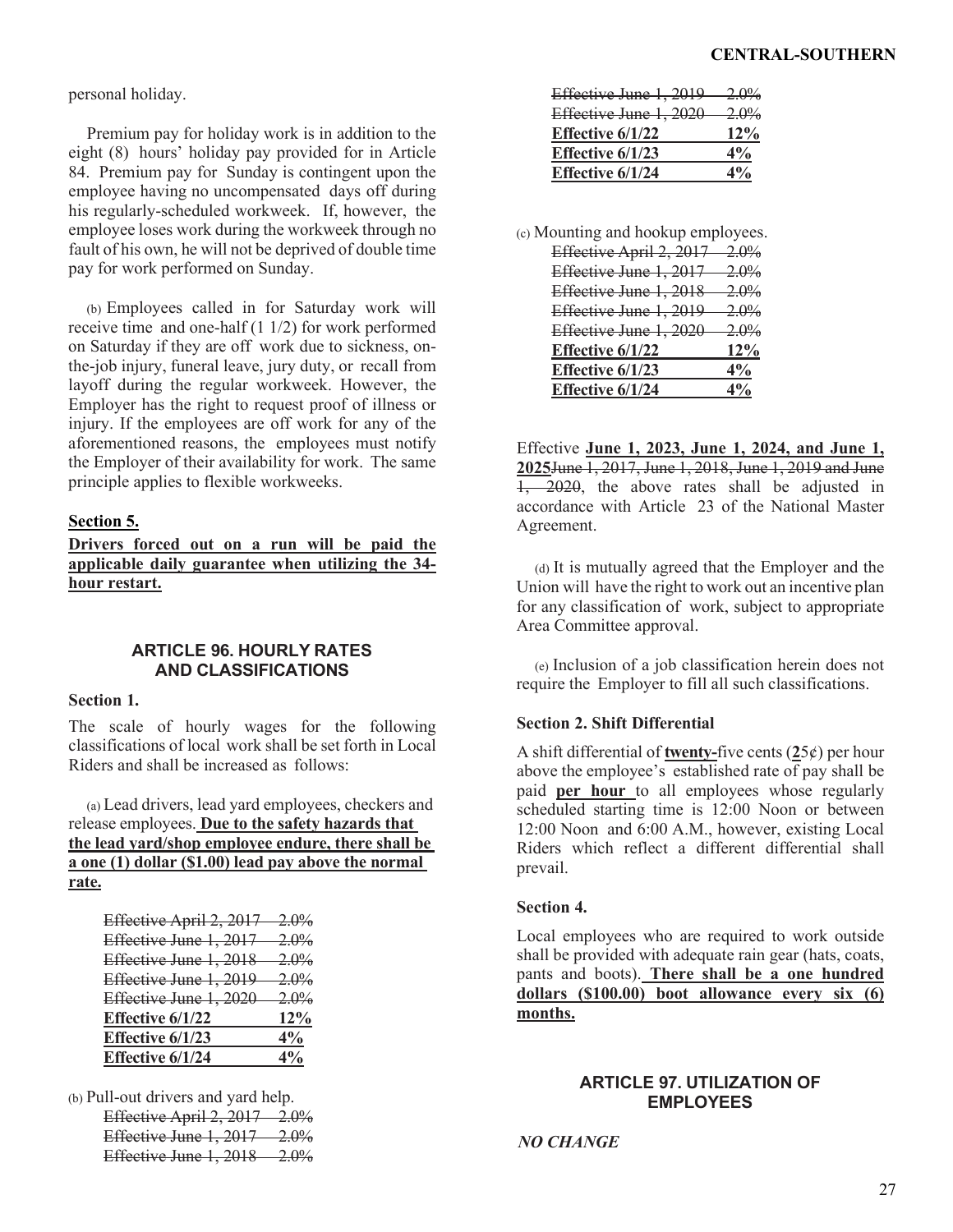# **ARTICLE 98. BACKHAULS**

**Section 3.**

The Company agrees that determination of **equitability**equatability shall be by mileage and shall make up any deficit as soon as possible after the monthly report is sent out, and not to exceed any ninety (90) day period.

## **ARTICLE 99. TERMINATION CLAUSE**

*NO CHANGE*

IN WITNESS WHEREOF the parties hereto have set their hands and seals this  $\overline{)}$ ,  $\overline{2017}$ , to be effective as of September 1, 2015**June 1, 2022**.

### **FOR THE UNION**

LOCAL UNION NO<sub>,</sub> affiliate of International Brotherhood of Teamsters.

By

(Signed)

Its

(Title)

**FOR THE COMPANY**

(Company)

By

Its

(Signed)

(Title)

# **PART VI—MICHIGAN OFFICE WORKERS**

**ARTICLE 100.**

*NO CHANGE*

# **ARTICLE 101. RECOGNITION**

*NO CHANGE*

**ARTICLE 102. UNAUTHORIZED ACTIVITY AND UNION LIABILITY** *NO CHANGE*

**ARTICLE 103. SENIORITY**

*NO CHANGE*

**ARTICLE 104. LEAVE OF ABSENCE**

*NO CHANGE*

**ARTICLE 105. DISCHARGE, SUSPENSION AND DISCIPLINE**

*NO CHANGE*

**ARTICLE 106. PAY PERIOD**

*NO CHANGE*

**ARTICLE 107. HOURS OF WORK AND PAID-FOR TIME**

## *NO CHANGE*

**ARTICLE 108. PART-TIME EMPLOYEES**

*NO CHANGE*

**ARTICLE 109. MEAL PERIOD**

*NO CHANGE*

**ARTICLE 110. SPLIT SHIFTS**

## *NO CHANGE*

**ARTICLE 111. TIME CLOCKS**

*NO CHANGE*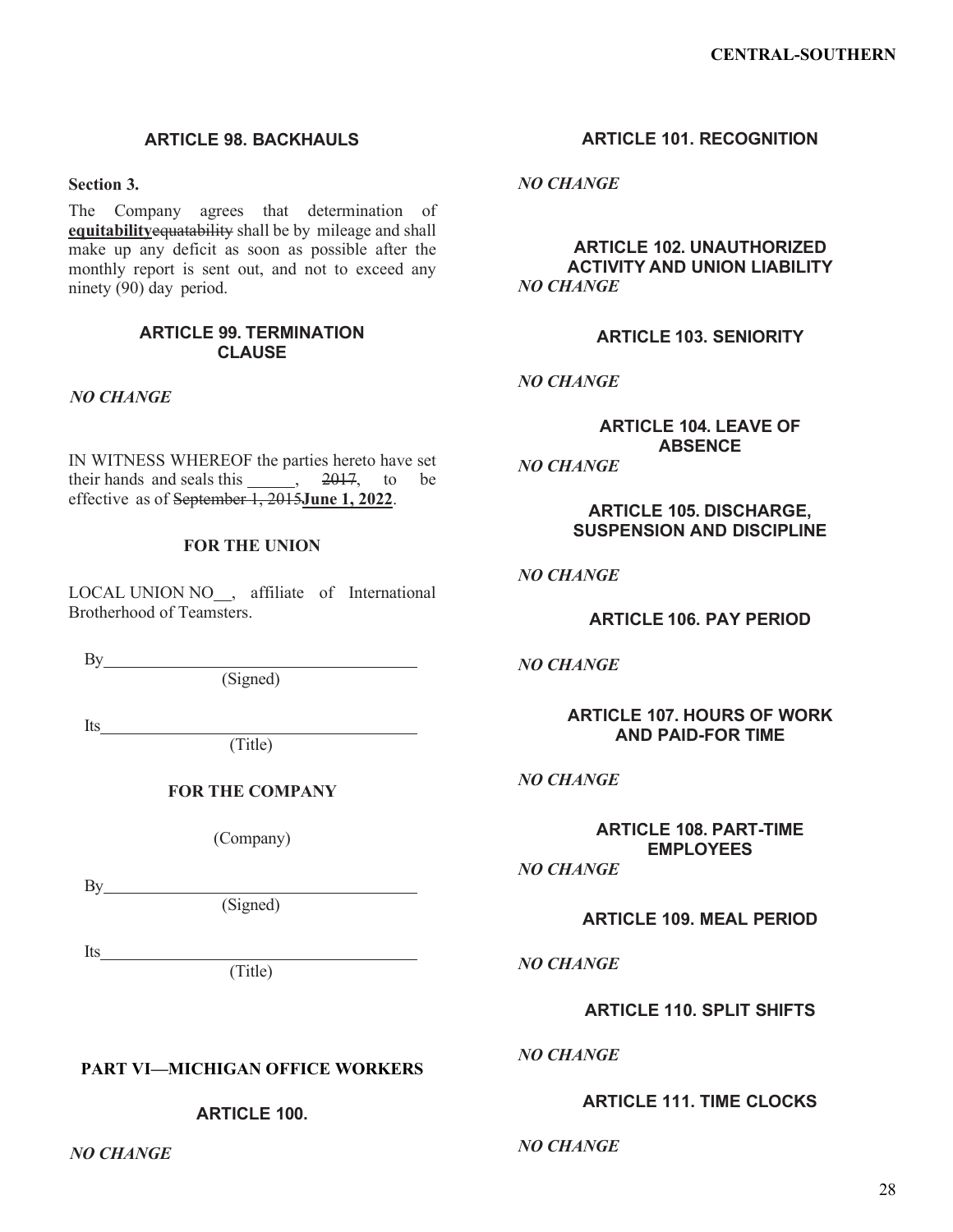# **ARTICLE 112. HOLIDAYS**

## **Section 1.**

Regular full-time employees, who are not on authorized leave of absence, will be eligible for eight (8) hours' pay for the following holidays, providing, they work their last scheduled shift prior to or their first scheduled shift after the holiday, except in cases of proven illness or injury or unless absence has been mutually agreed.

The holidays to be observed are as follows:

New Year's Day, Memorial Day, Good Friday, **Martin Luther King, Jr. Day,** Fourth of July, Labor Day, Thanksgiving Day, day after Thanksgiving, December 24th, and Christmas Day.

Any of the above recognized holidays falling on Sunday will be observed the following Monday.

Employees will be entitled to one (1) additional holiday in the form of a personal holiday.

When an employee requests a day off as a personal paid holiday and a portion of the employee's scheduled shift falls within that day, the employee shall not be paid the holiday rate of pay for that portion of the shift.

#### **ARTICLE 113. HEALTH AND WELFARE**

**Section 1.** *MAINTENANCE OF BENEFITS*

## **ARTICLE 114. VACATIONS**

### **Section 2. Amounts**

Employees who have worked sixty percent (60%) or more of the total working days (based on a five (5) day week) during any anniversary year shall be eligible for vacation pay as follows:

| Twenty-five (25) years or more                | Six(6) weeks      |
|-----------------------------------------------|-------------------|
| Twenty $(20)$ years or more Five $(5)$ weeks  |                   |
| Fifteen $(15)$ years or more Four $(4)$ weeks |                   |
| Ten $(10)$ years or more                      | Three $(3)$ weeks |
| Two $(2)$ years or more                       | Two $(2)$ weeks   |
| One $(1)$ year employment One $(1)$ week      |                   |

**ARTICLE 115. SICK LEAVE** *NO CHANGE*

## **ARTICLE 116. SANITARY CONDITIONS**

*NO CHANGE*

# **ARTICLE 117. RATES OF PAY**

### **Section 1. Classifications and Minimum Rates**

# **DETROIT AND PONTIAC**

| <b>EFFECTIVE</b><br><b>DATES</b>                                                                             | 4/2/17  | 6/1/17  | 6/1/18  | 6/1/19  | 6/1/20  |
|--------------------------------------------------------------------------------------------------------------|---------|---------|---------|---------|---------|
| <b>CLASSIFICATIO</b><br><b>NS</b>                                                                            | \$0.30  | \$0.30  | \$0.30  | \$0.35  | \$0.45  |
| <b>JANITOR</b><br>(Janitorial work<br>only)                                                                  | \$23.02 | \$23.32 | \$23.62 | \$23.97 | \$24.42 |
| <b>GENERAL</b><br><b>MAINTENANCE</b>                                                                         | \$24.39 | \$24.69 | \$24.99 | \$25.34 | \$25.79 |
| <b>GROUP NO. I</b><br>(HIRED PRIOR<br>TO 7/01/73)<br>File Clerk, Mail<br>Clerk                               | \$23.07 | \$23.37 | \$23.67 | \$24.02 | \$24.47 |
| <b>GROUP</b><br>NO.I<br>(HIRED<br><b>AFTER</b><br>7/01/73                                                    |         |         |         |         |         |
| <b>GROUP NO. II</b><br>Record Clerk                                                                          | \$23.41 | \$23.71 | \$24.01 | \$24.36 | \$24.81 |
| GROUP NO. III<br>Payroll Clerk,<br>Accounts<br>Receivable Clerk,<br>Tracing Clerk,<br>Data Entry<br>Operator | \$23.70 | \$24.00 | \$24.30 | \$24.65 | \$25.10 |
| <b>GROUP NO. IV</b><br>Secretary (other than<br>confidential), Billing                                       | \$23.85 |         |         |         |         |

Clerk, O.S.&D. Clerk, Dispatch Clerk, Computer Operators (Computer Operators with two years experience with the Employer shall be paid  $8¢$ above Group IV rate)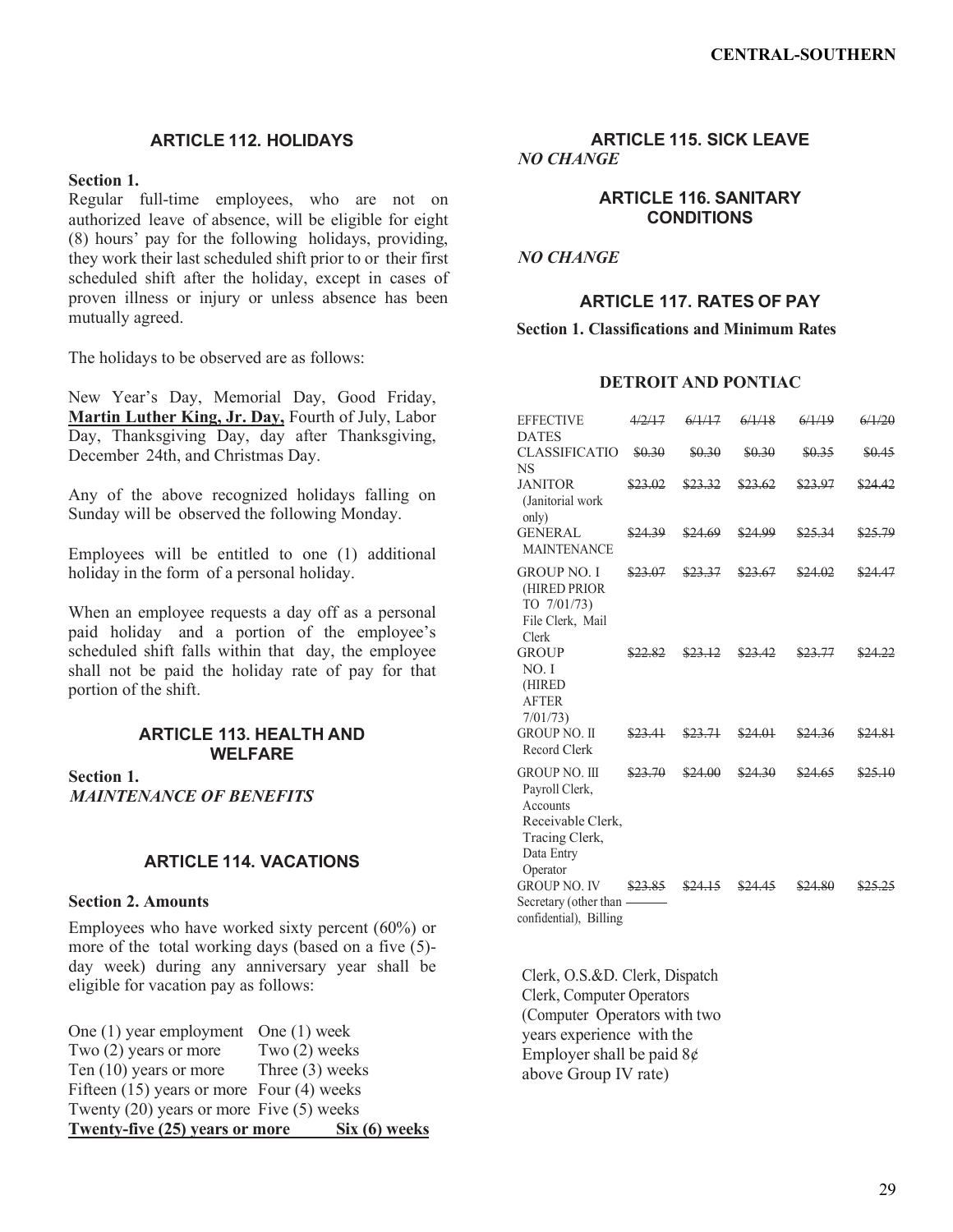### **CENTRAL-SOUTHERN**

| <b>GROUP NO. V</b><br><b>RATE CLERK -</b><br>Apprentice, and<br>Computer<br>Operators/<br>Programmers<br>(less than 2 years<br>experience) | \$24.00 | \$24.60 |  |
|--------------------------------------------------------------------------------------------------------------------------------------------|---------|---------|--|
| RATE CLERK -<br>Junior, and<br>Computer<br>Operators/<br>Programmers<br>$(2-4)$ years<br>experience)                                       |         |         |  |
| <b>RATE CLERK</b><br>Senior,<br>Computer<br>Operators/<br>Programmers<br>and Revision<br>Clerk (4 or<br>more years<br>experience)          |         |         |  |
| <b>DISPATCHERS</b><br>who<br>perform routine or<br>ministerial duties                                                                      |         |         |  |

### **UPSTATE MICHIGAN**

EFFECTIVE DATES 4/2/17 6/1/17 6/1/18 6/1/19

 $6/1/20$ 

CLASSIFICATIONS \$0.30 \$0.30 \$0.30

\$0.35 \$0.45

(Job classifications listed under each group number for the Detroit and Pontiac areas apply to the same group numbers for the Upstate Michigan Minimum Rates listed below.)

| <b>EFFECTIVE</b><br><b>DATES</b>                                | 12/17   | 6/1/17  | 6/1/18  | 6/1/19  | 6/1/20  |
|-----------------------------------------------------------------|---------|---------|---------|---------|---------|
| <b>JANITOR</b>                                                  | \$22.93 | \$23.23 | \$23.53 | \$23.88 | \$24.33 |
| <b>GENERAL</b><br><b>MAINTENAN</b><br>CE.                       | \$24.30 | \$24.60 | \$24.90 | \$25.25 | \$24.70 |
| <b>GROUP</b><br>NO.I<br>(HIRED<br><b>PRIOR</b><br>TО<br>7/01/73 | \$22.98 | \$23.28 | \$23.58 | \$23.93 | \$24.38 |
| <b>GROUP</b><br>NO. I<br>(HIRED<br><b>AFTER</b><br>7/01/73      | \$22.73 | \$23.03 | \$23.33 | \$23.68 | \$24.13 |
| <b>GROUP NO. II</b>                                             |         |         |         |         |         |

| Effective $6/1/23$                              |                    |                    | 5%                 |                    |                    |
|-------------------------------------------------|--------------------|--------------------|--------------------|--------------------|--------------------|
| S<br>Effective $6/1/22$                         |                    |                    | 9%                 |                    |                    |
| <b>DISPATCHER</b>                               | \$24.31            | \$24.61            | \$24.91            | \$25.26            | \$25.71            |
| years<br>$2-4$ yrs.<br>4 or more yrs.           | \$24.21<br>\$24.36 | \$24.51<br>\$24.66 | \$24.81<br>\$24.96 | \$25.16<br>\$25.31 | \$25.61<br>\$25.76 |
| GROUP NO. V<br><b>EXPERIENCE</b><br>Less than 2 | \$23.91            | \$24.21            | \$24.51            | \$24.86            | \$25.31            |
| <b>GROUP NO. IV</b>                             | \$23.76            | \$24.06            | \$24.36            | \$24.71            | \$25.16            |
| GROUP NO. III                                   | \$23.61            | \$23.91            | \$24.21            | \$24.56            | \$25.01            |

On **June 1, 2023, June 1, 2024, and June 1, 2025**June 1, 2017, June 1, 2018, June 1, 2019 and June 1, 2020, the National Negotiating Committee will allocate the amounts due under Article 23, payable as increases in the hourly and mileage rates. All increases are effective on June 1st of each year.

#### **Section 2. Shift Differential**

A shift differential of **twenty-**five cents (**2**5¢) per hour above the employee's established rate of pay shall be paid to all employees whose regular scheduled starting time is 11:00 a.m. or between 11:00 a.m. and 5:00 a.m.

# **ARTICLE 118. INVALIDATION CLAUSE**

*NO CHANGE*

## **ARTICLE 119. MICHIGAN OFFICE WORKERS**

### *NO CHANGE*

# **ARTICLE 120. TERMINATION CLAUSE**

### *NO CHANGE*

IN WITNESS WHEREOF the parties hereto have set their hands and seals this  $\frac{2017}{100}$ , to be effective as of September 1, 2015**June 1, 2022**.

### **FOR THE UNION**

LOCAL UNION NO<sub>,</sub> affiliate of International Brotherhood of Teamsters.

By

(Signed)